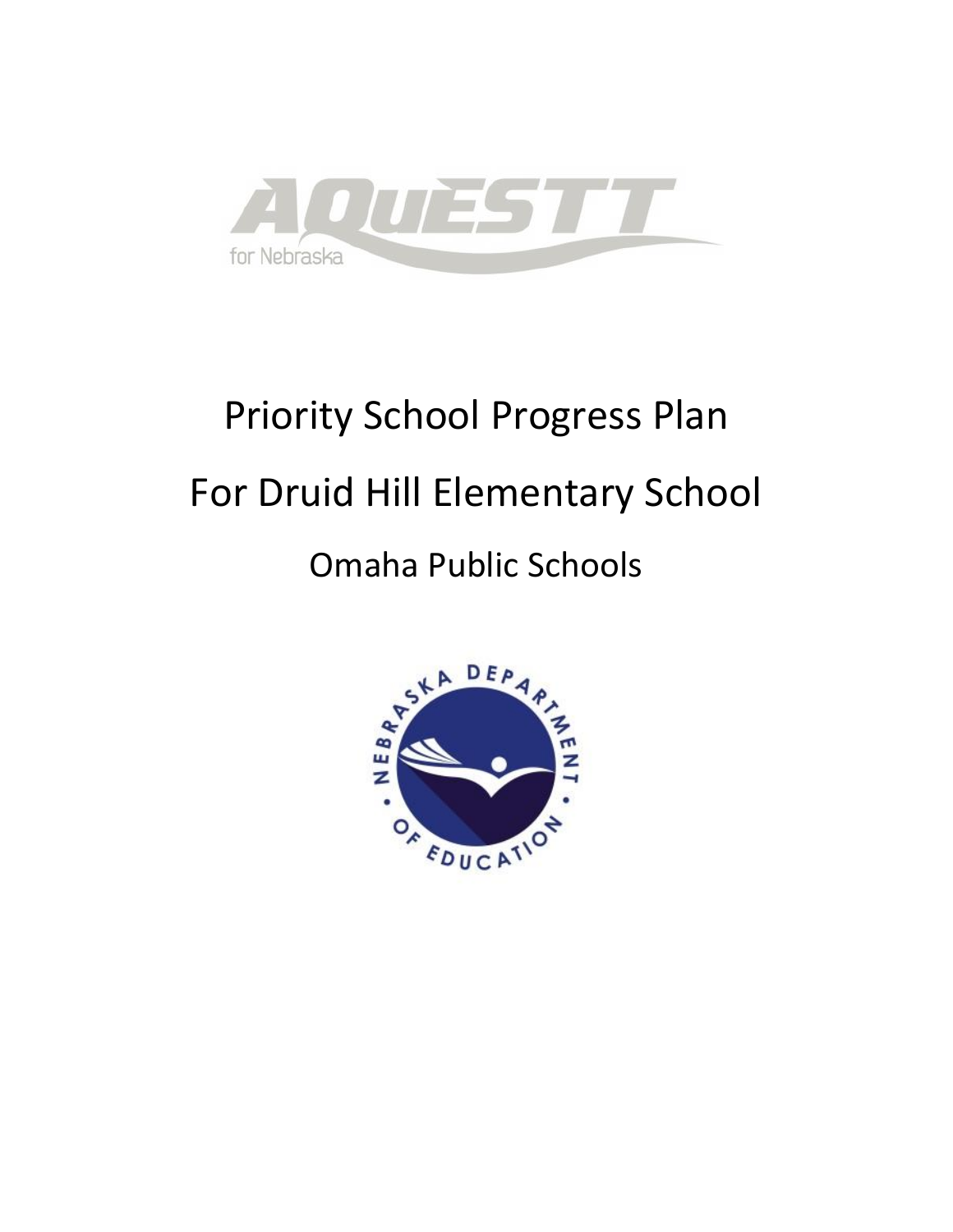

#### **Priority School Progress Plan**

#### **Purpose**

Each Priority School under Accountability for a Quality Education System Today and Tomorrow (AQuESTT), Nebraska's accountability system for public schools and districts, is required to submit a Progress Plan for approval by the State Board of Education (79-760.07 R.R.S.) The purpose of the Progress Plan is to identify goals and areas for growth and improvement, measurable indicators of progress, strategies and actions to achieve improvement, associated timelines and resources, and evidence to monitor progress. The Progress Plan will serve as the primary improvement plan for the Priority School and will also be part of the continuous improvement plan for the district in which the Priority School is located (92 NAC 10, Section 009.01B2).

#### **AQuESTT Framework for Support and Intervention for Priority Schools**

AQuESTT provides the framework for intervention and support of improvement efforts by Priority Schools. The AQuESTT domains of *Student Success and Access* and *Teaching and Learning* rely on the following AQuESTT tenets to guide schools and districts in achieving a quality education system and ensuring student success:

- Positive Partnerships, Relationships & Student Success
- Transitions
- Educational Opportunities & Access
- College & Career Readiness
- Assessment
- Educator Effectiveness

Within the framework for Priority School interventions, the following indicators of effective schools support the AQuESTT tenets and will guide the identification of improvement areas and assist in determining appropriate actions and strategies for improvement:

- *Clear, Compelling Direction*
- *Instructional Leadership*
- *Student and Staff Culture*

Goals, actions, and strategies for improvement aligned to one or more of these indicators will form the basis of the Progress Plan for Priority Schools. As such, these indicators will focus the improvement efforts of the Priority School on the domains and tenets of AQuESTT.

#### **Priority School Progress Plan**

The Progress Plan will include goals and strategies for improvement for the Priority School and may also include goals and strategies for improvement for the district Superintendent and the local Board of Education. The Progress Plan will also include processes for monitoring the progress of improvements through updates and reports to Nebraska Department of Education (NDE) and the State Board of Education. Additional information (e.g., school data, reports of student achievement, survey results, improvement plans, etc.) may accompany the Progress Plan in order to provide rationale(s) for improvement goals and to document progress efforts. The Progress Plans for schools designated as Priority Schools in 2015 will be submitted to the State Board for approval on August 5, 2016.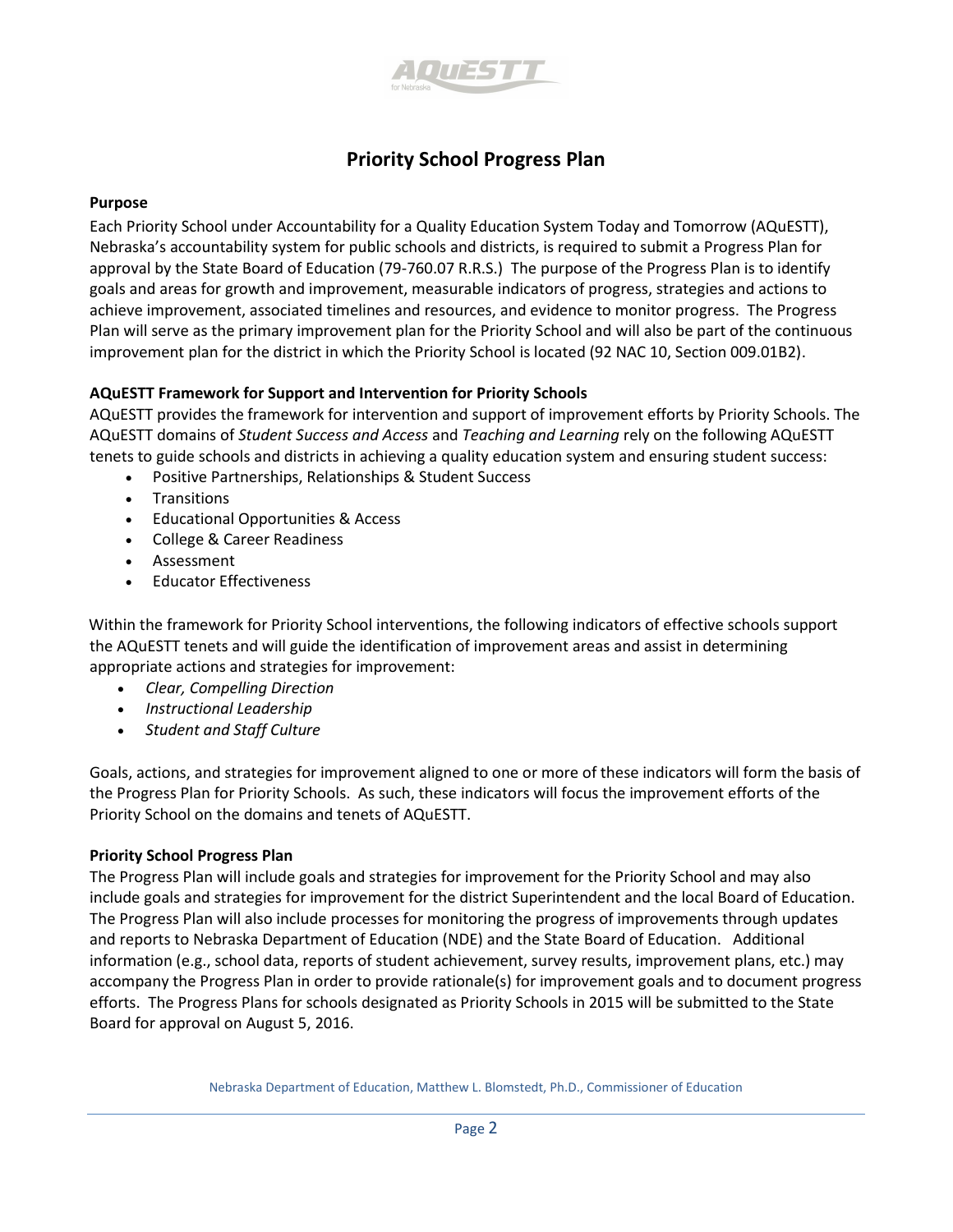

#### **The Process**

After a comprehensive review of multiple data points to include student achievement, perception, demographic and school process data, Druid Hill Elementary School within Omaha Public Schools was designated as a Priority School on December 4, 2015. Numerous site visits and conversations led by the Nebraska Commissioner and Deputy Commissioner of Education and the Omaha Public Schools' Superintendent, district, and school leaders occurred beginning in January 2016 to explain the priority school designation and seek understanding and commitment from district and school leaders regarding the improvement process. The NDE team visited Druid Hill Elementary School on January 25, 2016 for the purpose of meeting with members of the district office and Dr. Kathy Kennedy, the consultant working with Druid Hill during the 2015-2016 school year as part of the school district's efforts to focus on their persistently low performing schools. After gaining an understanding of the focus of the 2015-2016 work, the NDE team observed several episodes of coaching teachers by the Druid Hill leadership team.

Several additional meetings occurred with school and district leaders as well as staff members during the months of February, March, and April in order to gain an understanding of the needs of Druid Hill Elementary School to include the following:

- a meeting with the district and building leadership team to respond to questions about support available from NDE (February 17, 2016);
- a meeting with the Building Instructional Leadership Team regarding summer professional development (February 24, 2016);
- a meeting with Jeanne Heaston, Nebraska Department of Education, regarding Special Education (March 28, 2016);
- attendance at the Druid Hill Elementary School faculty meeting to identify professional learning needs and respond to questions from the Druid Hill team about their designation as a Priority School (March 29, 2016);
- telephone conference with Melissa Comine, Omaha Public Schools Executive Director of Elementary School Support And Supervision with supervisory responsibilities for Druid Hill Elementary School, to discuss the current School Improvement Plan (April 7, 2016);
- a follow-up meeting with the Druid Hill Leadership Team regarding feedback from the faculty meeting and ways NDE could support their professional learning needs (April 8, 2016); and
- a follow-up NDE meeting with Melissa Comine to continue conversations about Druid Hill's current School Improvement Plan (April 27, 2016);

Nebraska Department of Education, Matthew L. Blomstedt, Ph.D., Commissioner of Education In order to gain input to inform the development of the Priority School Progress Plan, meetings were held with internal and external stakeholders on May 5, 2016, to include selected students from grades 2-6,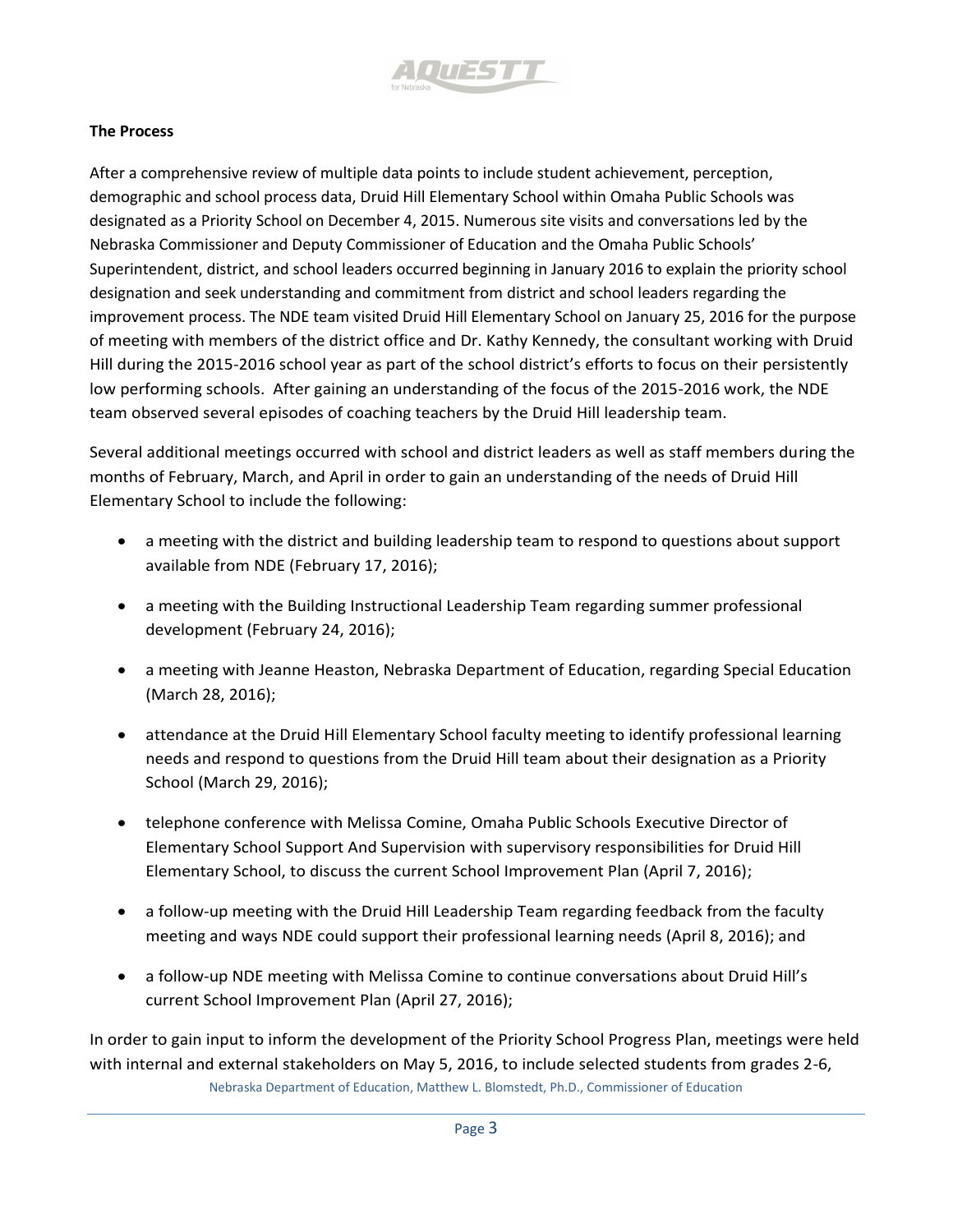21*0 117 451 61* 

teachers, staff members, parents, and business partners. The input from these stakeholder meetings were used by Omaha Public Schools' district leaders, Druid Hill leaders, members of the NDE team, and Dr. Kathy Kennedy, consultant working with Druid Hill Elementary School during the 2015-2016 school year, to develop the Priority School Progress Plan on May 25, 2016 and June 17, 2016.

An update concerning the Priority Schools' designation and progress toward supporting school improvement was provided to the State Board of Education on June 2, 2016. During their committee meetings and the full Board work session, State Board members reviewed the Progress Plan template and examples of goals and action steps.

A draft of the Progress Plan for Druid Hill Elementary School was shared with the Omaha Public Schools' Superintendent and members of his leadership team by the Commissioner of Education Blomstedt, Deputy Commissioner of Education Frison, and NDE staff on August 2, 2016, at the Omaha Public Schools Teacher Administrative Center.

#### **The Future**

The Druid Hill Elementary School Leadership Team is excited to welcome teachers to the 2016-2017 school year on August 10 in anticipation of students beginning the new school year on August 17, 2016. Working together, there is no doubt the Druid Hill community will accomplish the Progress Plan goals and strategies, which focus on Clear, Compelling Direction; Student and Staff Culture; and Instructional Leadership. Creating a positive emotional teaching and learning culture where children want to learn, parents want to send their children and teachers want to work will be a focus of the Druid Hill Team.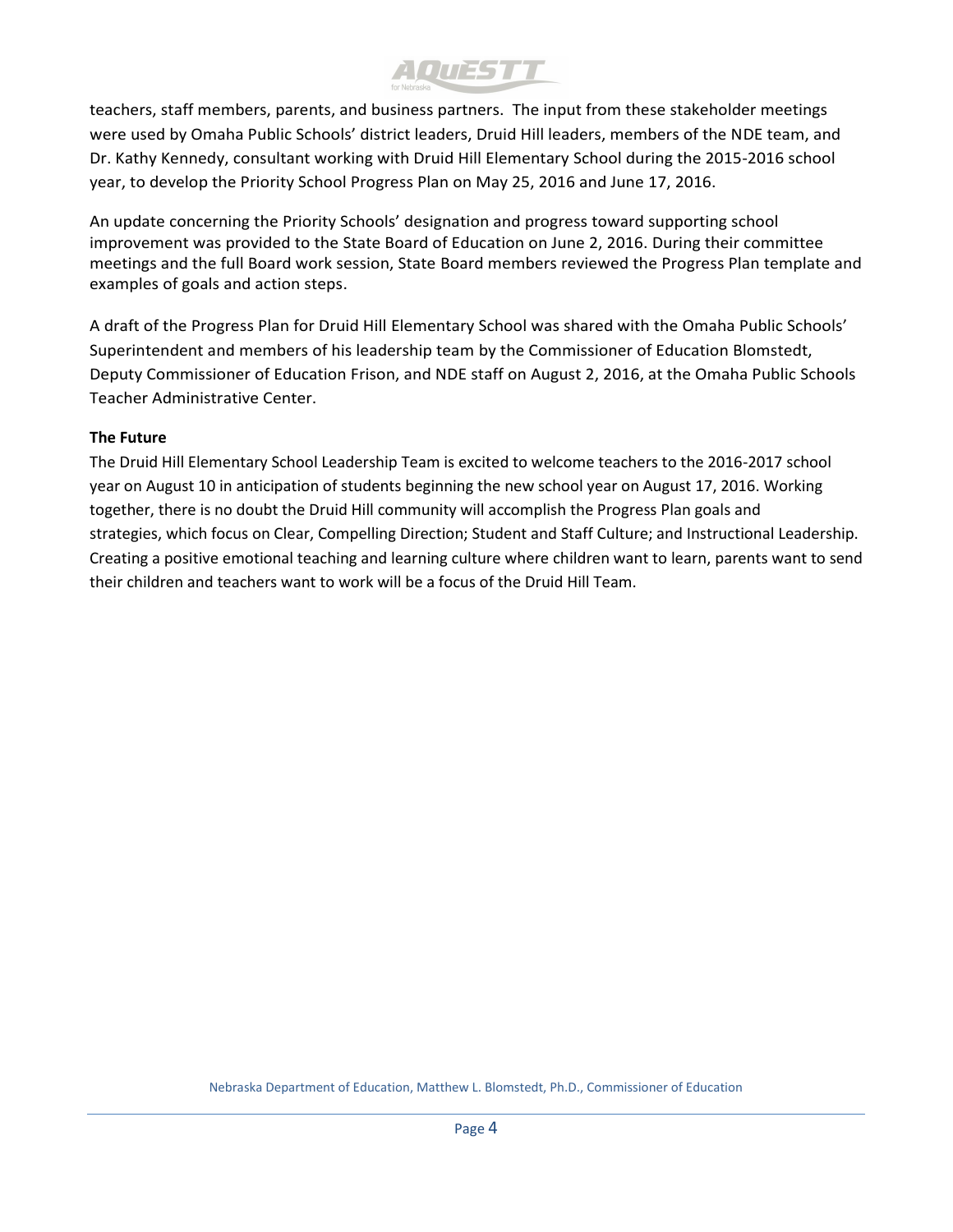

# 2016-2017 Priority School Progress Plan for Druid Hill Elementary School

| <b>School Name:</b>                                                                       | Druid Hill Elementary School                           | <b>School District:</b>                              | Omaha Public Schools                                                                                                                                                                                                           |                                                                                                                                                                                                                                |
|-------------------------------------------------------------------------------------------|--------------------------------------------------------|------------------------------------------------------|--------------------------------------------------------------------------------------------------------------------------------------------------------------------------------------------------------------------------------|--------------------------------------------------------------------------------------------------------------------------------------------------------------------------------------------------------------------------------|
| <b>School Address:</b>                                                                    | 4020 North 30 <sup>th</sup> St. Omaha, NE 68111        |                                                      |                                                                                                                                                                                                                                |                                                                                                                                                                                                                                |
| <b>School District Superintendent: Mark Evans</b>                                         |                                                        |                                                      |                                                                                                                                                                                                                                | Date: _________                                                                                                                                                                                                                |
| <b>School Principal: Cherice Williams</b>                                                 |                                                        |                                                      |                                                                                                                                                                                                                                | Date: __________                                                                                                                                                                                                               |
| <b>Executive Director of Elementary School Support</b><br>and Supervision: Melissa Comine |                                                        | Executive Director Signature: ______________________ | Date: ___________                                                                                                                                                                                                              |                                                                                                                                                                                                                                |
| Deputy Commissioner of Education: Deborah A. Frison                                       |                                                        | Deputy Commissioner Signature: ___________________   | Date: the contract of the contract of the contract of the contract of the contract of the contract of the contract of the contract of the contract of the contract of the contract of the contract of the contract of the cont |                                                                                                                                                                                                                                |
|                                                                                           | <b>Commissioner of Education: Matthew L. Blomstedt</b> |                                                      | Commissioner Signature: ____________________________                                                                                                                                                                           | Date: the contract of the contract of the contract of the contract of the contract of the contract of the contract of the contract of the contract of the contract of the contract of the contract of the contract of the cont |
|                                                                                           | <b>State Board of Education President: Rachel Wise</b> |                                                      | Board President Signature: ____________________________                                                                                                                                                                        | Date: __________                                                                                                                                                                                                               |
|                                                                                           |                                                        |                                                      |                                                                                                                                                                                                                                |                                                                                                                                                                                                                                |
|                                                                                           |                                                        |                                                      |                                                                                                                                                                                                                                |                                                                                                                                                                                                                                |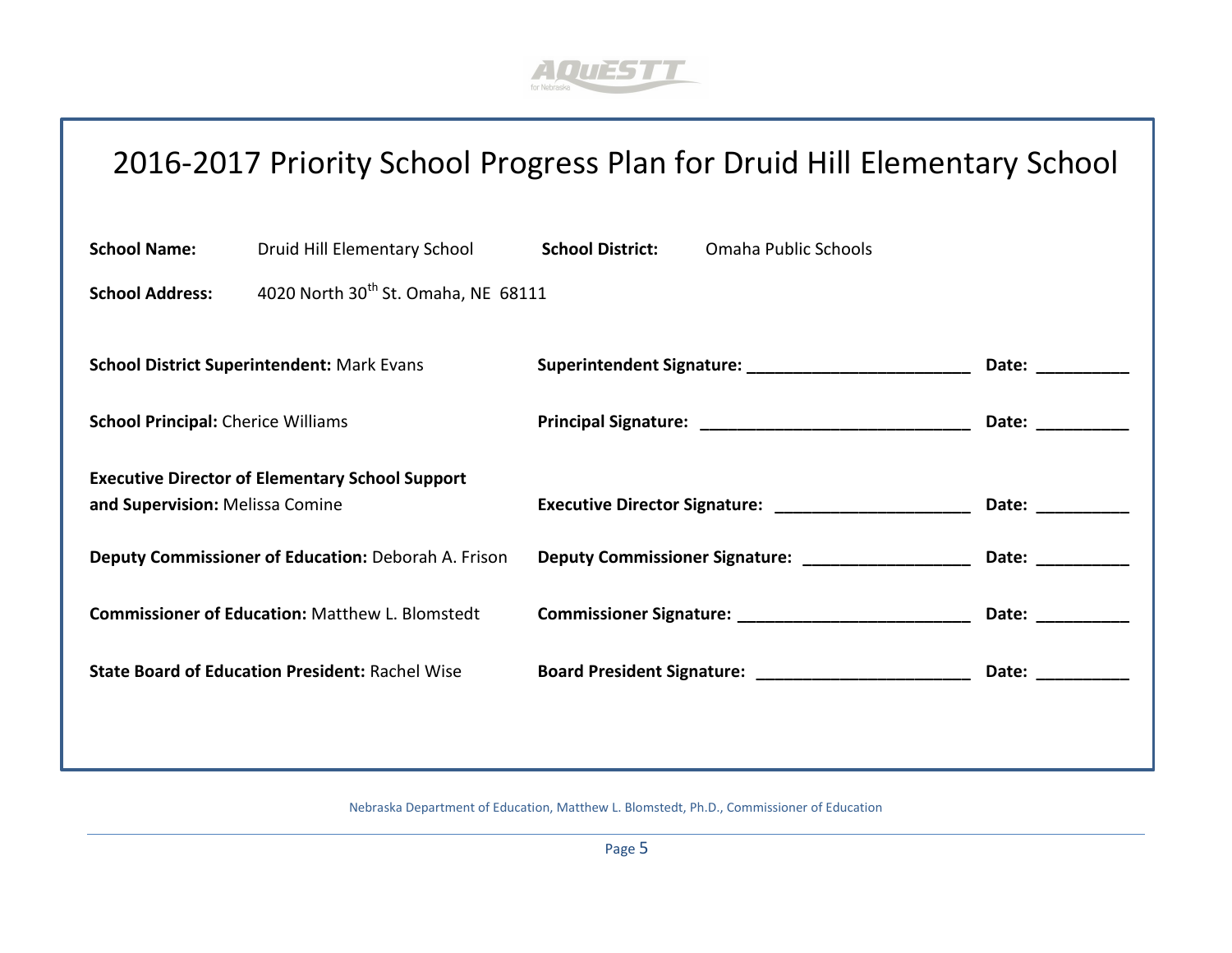

### **Priority School Progress Plan for Druid Hill Elementary School**

#### **Indicator of an Effective School: Clear, Compelling Direction**

**Improvement Goal:** During the 2016-2017 school year, Druid Hill Elementary School staff and students will intentionally choose moment by moment actions identifiable by high energy and grace in order to maintain focus on teaching and learning as evidenced by data (e.g., Positive Action Center (PAC)/office referrals, suspension data, classroom coaching, perception data, etc.).

#### **Rationale/Evidence for Improvement Goal:**

- 1. Input from multiple stakeholder groups to include students, administrators, teachers, staff, parents, and community members.
	- a. Student, staff, and family feedback supporting activities, and processes to improve communication and engagement
	- b. Family feedback supporting high expectations for teaching and learning
- 2. 2015-2016 Out of School Suspensions 101
- 3. 2015-2016 Office Referrals 722
- 4. 2015-2016 Student Attendance 96.51%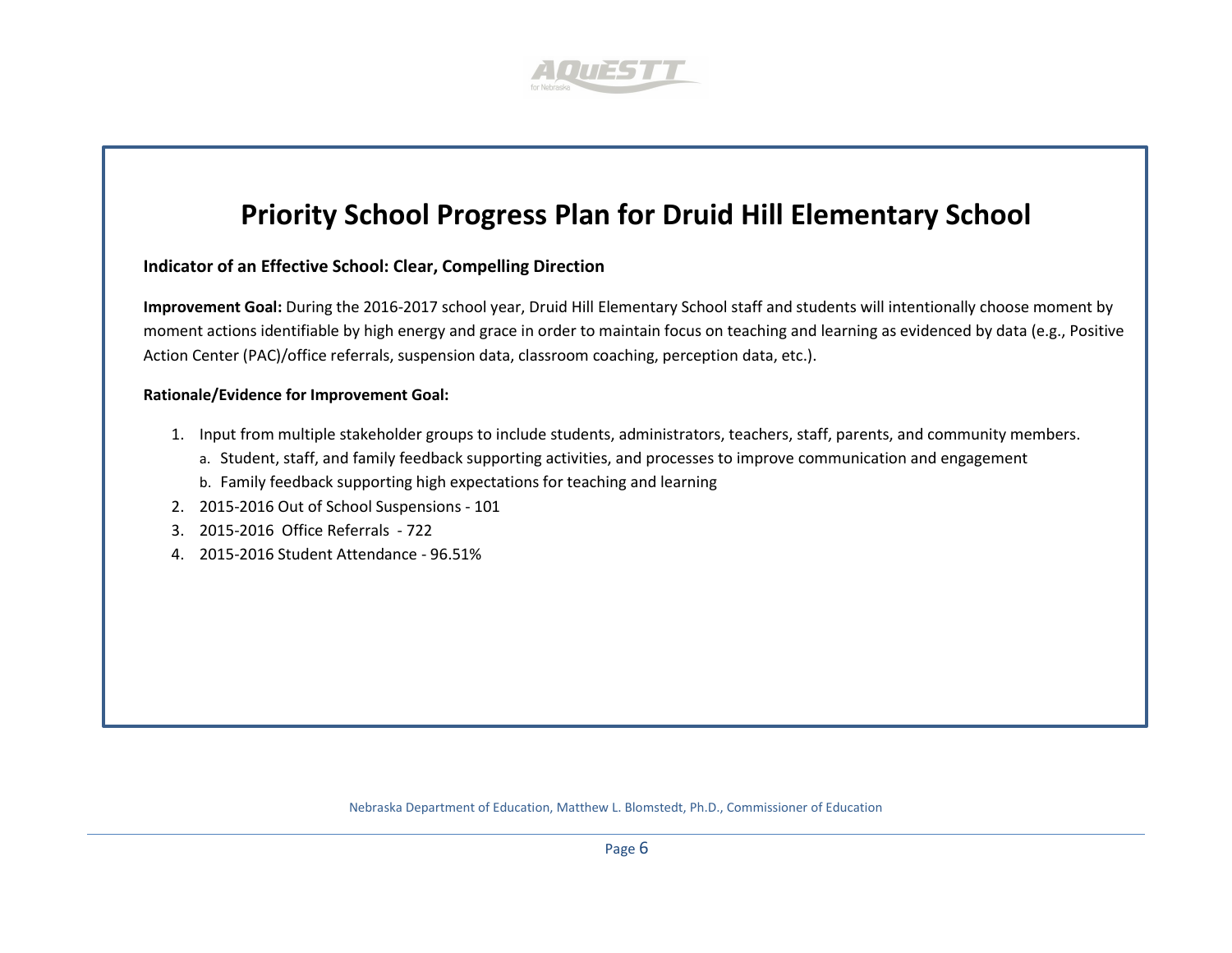

|                                                                                          |                                                                                                                                                            |                         |                                                                              |                                                     |                                                                                      | <b>Progress Monitoring</b>                                       |
|------------------------------------------------------------------------------------------|------------------------------------------------------------------------------------------------------------------------------------------------------------|-------------------------|------------------------------------------------------------------------------|-----------------------------------------------------|--------------------------------------------------------------------------------------|------------------------------------------------------------------|
| CLEAR,<br><b>COMPELLING</b><br><b>DIRECTION</b>                                          | <b>Action/ Strategy</b><br>for Improvement                                                                                                                 | <b>Timeline</b>         | <b>Resources</b>                                                             | Person(s)<br>Responsible                            | <b>Dates</b>                                                                         | <b>Artifacts</b>                                                 |
| <b>AQUESTT Tenet</b><br>Alignment                                                        | Collaborate with students, teachers<br>1.<br>and staff to define, communicate,<br>operationalize, and monitor school-<br>wide and classroom procedures and | May 2016 -<br>May 2017  | Procedures and<br>routines checklist<br>Harry Wong                           | Principal<br><b>School Support</b><br>Liaison (SSL) | May 2016 - Teachers<br>identify and write<br>procedures for school-<br>wide routines | Procedures and<br>Routines steps<br><b>Videos for Procedures</b> |
| <b>Educator</b><br><b>Effectiveness</b>                                                  | routines so that behavior<br>expectations are consistent and<br>support teaching and learning.                                                             |                         | videos and text<br>Classroom<br>observation data                             | <b>Teachers</b><br><b>Staff</b>                     | June 2016-<br>Procedures edited and<br>videos using summer<br>school students to     | and Routines                                                     |
| College And<br>Career Ready                                                              |                                                                                                                                                            |                         | <b>OPS Academic</b><br><b>Action Plan Best</b><br>Instructional<br>Practices | <b>Students</b>                                     | model routines<br>August 2016-<br>Implementation of                                  |                                                                  |
| Assessment                                                                               |                                                                                                                                                            |                         | Handbook<br>Professional                                                     |                                                     | procedures and<br>routines                                                           |                                                                  |
| <b>Positive</b><br>Partnerships,<br><b>Relationships &amp;</b><br><b>Student Success</b> |                                                                                                                                                            |                         | learning about<br>de-escalation                                              |                                                     | November 2016/<br>January, April 2017 -<br>status updates to OPS<br>staff and NDE    |                                                                  |
| Transitions                                                                              | 2.<br>Create, post, and regularly<br>communicate school-wide behavior<br>expectations, rewards,<br>consequences, and a management                          | July 2016 -<br>May 2017 | <b>Behavior Goals</b><br>from Successful<br>Schools                          | Principal<br>SSL<br><b>Teachers</b><br>Staff        | August 2016 - post<br>and discuss<br>expectations with<br>students                   | Behavior expectations,<br>rewards, consequences<br>posters       |
| Educational<br>Opportunities<br>And Access                                               | system in every classroom and high<br>traffic areas so that students'<br>behavior is conducive to teaching<br>and learning.                                |                         | Multi-Tiered<br>System of<br>Support-B                                       | Counselor<br><b>School Social</b><br>Worker         | November 2016/<br>January, April 2017 -<br>status updates to OPS<br>staff and NDE    | Classroom behavior<br>management system<br>Behavior data         |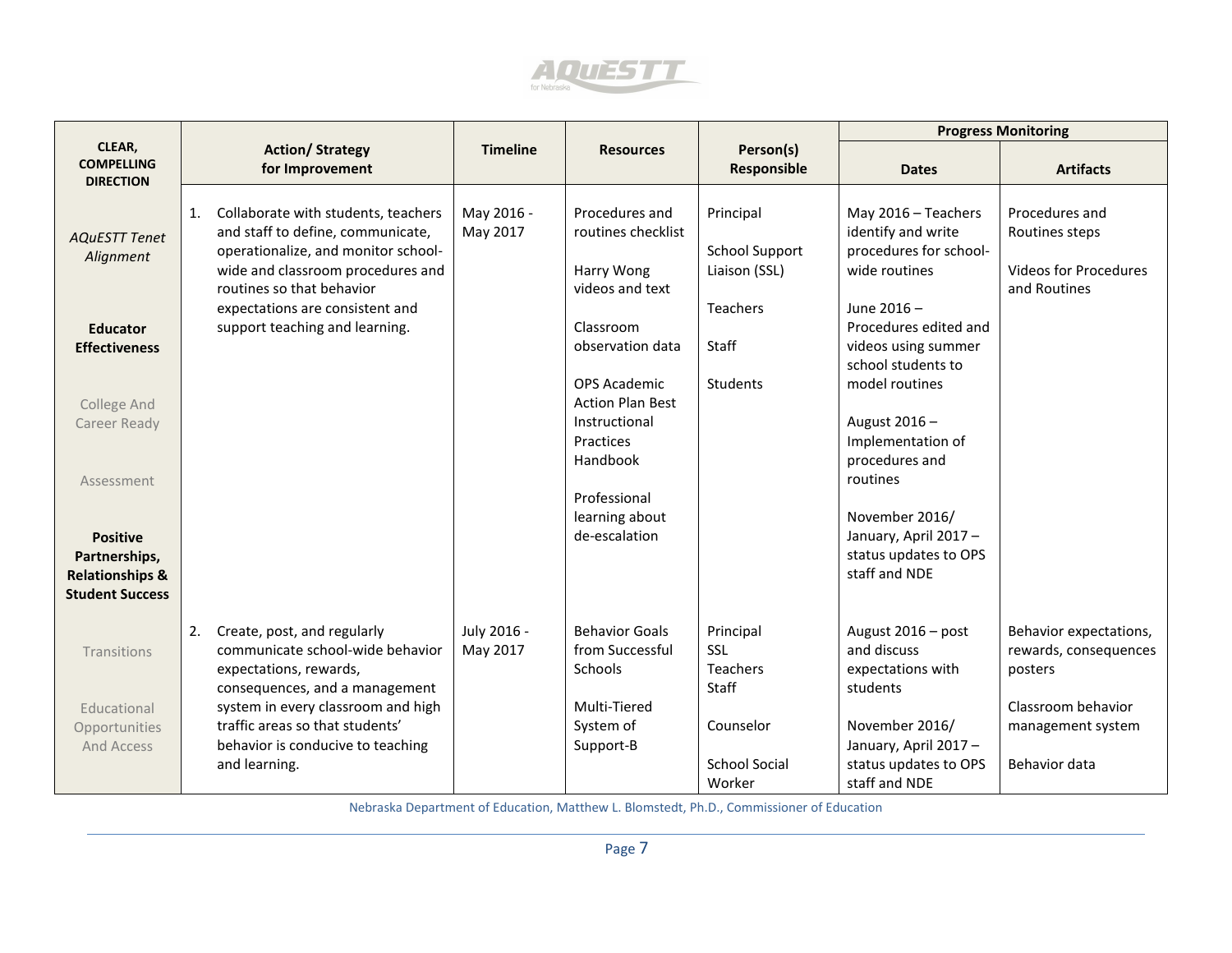

|                                                                                          |    |                                                                                                                                                                                     |                           |                                                                   |                                 |                                                                                                                                | <b>Progress Monitoring</b>                                             |
|------------------------------------------------------------------------------------------|----|-------------------------------------------------------------------------------------------------------------------------------------------------------------------------------------|---------------------------|-------------------------------------------------------------------|---------------------------------|--------------------------------------------------------------------------------------------------------------------------------|------------------------------------------------------------------------|
| CLEAR,<br><b>COMPELLNG</b><br><b>DIRECTION</b>                                           |    | <b>Action/ Strategy</b><br>for Improvement                                                                                                                                          | <b>Timeline</b>           | <b>Resources</b>                                                  | Person(s)<br><b>Responsible</b> | <b>Dates</b>                                                                                                                   | <b>Artifacts</b>                                                       |
| <b>AQUESTT Tenet</b><br>Alignment                                                        | 3. | Conduct beginning of the year and<br>quarterly meetings with students<br>focused on behavior expectations<br>with individual grade levels so that<br>students understand how moment | August 2016 -<br>May 2017 | <b>Student Behavior</b><br>Expectations                           | Principal<br>SSL<br>Counselor   | Meetings conducted:<br>August 2016,<br>November 2016,<br>January 2017,<br>March 2017                                           | PowerPoint<br>presentation for<br>students on behavior<br>expectations |
| <b>Educator</b><br><b>Effectiveness</b>                                                  |    | by moment actions impact teaching<br>and learning.                                                                                                                                  |                           |                                                                   |                                 | January/May 2017<br>Present updates to<br>OPS Staff and NDE                                                                    |                                                                        |
| College and<br>Career Ready                                                              | 4. | Participate in Teaching Studies                                                                                                                                                     | September                 | OPS Academic                                                      | <b>Building</b>                 | July/August 2016 -                                                                                                             | Teaching study cohorts                                                 |
| Assessment                                                                               |    | highlighting high-energy<br>instructional delivery so that<br>teachers determine the<br>implications for student behavior                                                           | 2016 - March<br>2017      | <b>Action Plan Best</b><br>Instructional<br>Practices<br>Handbook | Leadership Team                 | Determine<br>cohorts/dates of<br>meetings                                                                                      | Teaching study<br>feedback from cohorts                                |
| <b>Positive</b><br>Partnerships,<br><b>Relationships &amp;</b><br><b>Student Success</b> |    | and time on learning.                                                                                                                                                               |                           |                                                                   |                                 | Cohorts Meet for<br><b>Teaching Studies:</b><br>September/October/<br>November 2016;<br>January/February/<br><b>March 2017</b> |                                                                        |
| Transitions                                                                              |    |                                                                                                                                                                                     |                           |                                                                   |                                 | October 2016;<br>January/May 2017                                                                                              |                                                                        |
| Educational<br>Opportunities<br>and Access                                               |    |                                                                                                                                                                                     |                           |                                                                   |                                 | Present updates to<br>OPS Staff and NDE                                                                                        |                                                                        |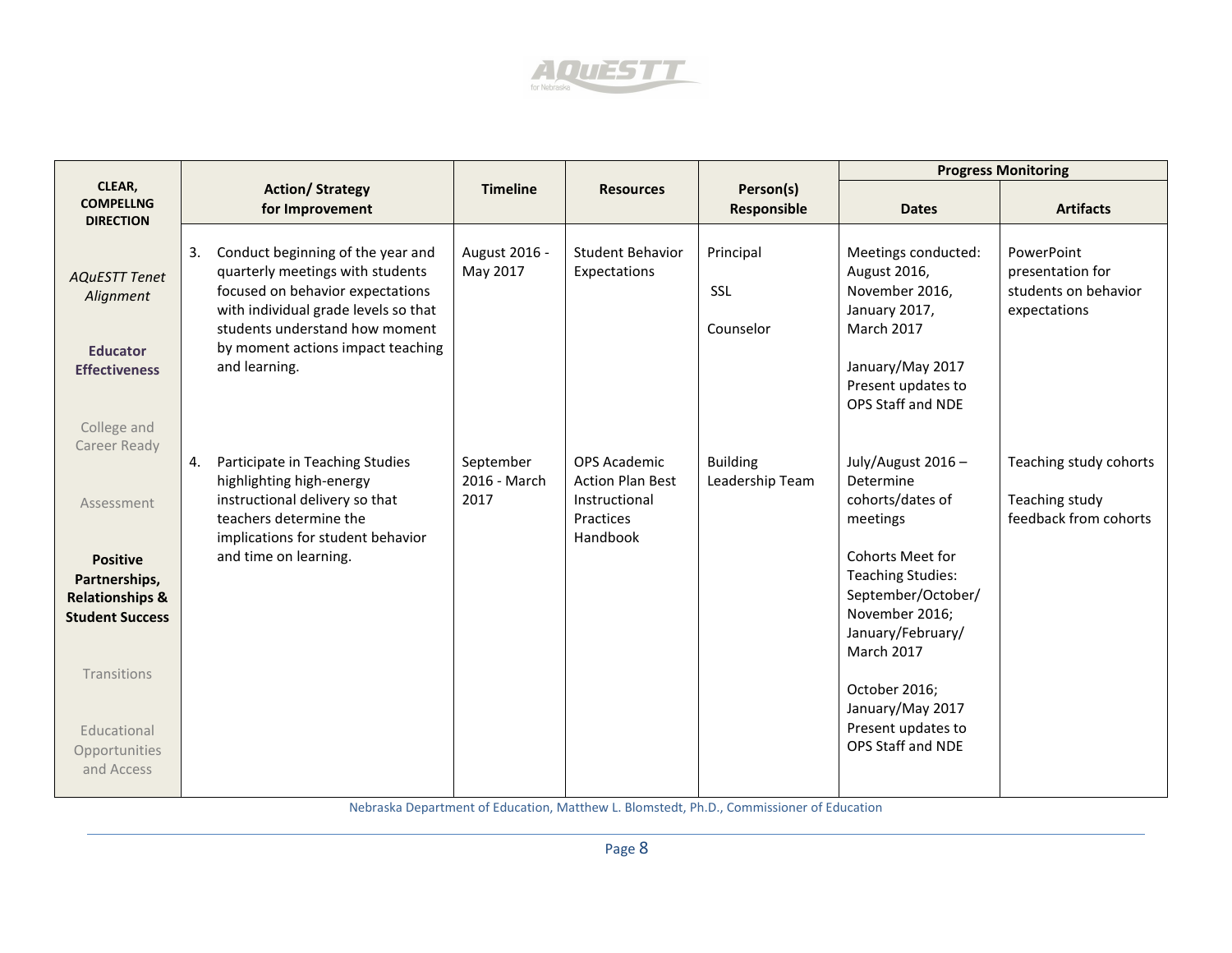

| CLEAR,<br><b>COMPELLNG</b><br><b>DIRECTION</b><br><b>AQuESTT Tenet</b><br>Alignment      | Provide direction, support and<br>5.<br>resources to para-professionals to<br>reinforce that procedures and<br>routines so that students hear<br>consistent messages. | August 2016 -<br>May 2017 | Procedures and<br>routines<br><b>Student Behavior</b><br>Expectations | <b>Building</b><br>Leadership Team<br>Teachers | September 2016 and<br>February 2017-<br>Report to OPS Staff<br>November 2016 and<br>March 2017 - Report<br>to OPS Staff and NDE | Observation data<br>Agendas |
|------------------------------------------------------------------------------------------|-----------------------------------------------------------------------------------------------------------------------------------------------------------------------|---------------------------|-----------------------------------------------------------------------|------------------------------------------------|---------------------------------------------------------------------------------------------------------------------------------|-----------------------------|
| <b>Educator</b><br><b>Effectiveness</b>                                                  |                                                                                                                                                                       |                           |                                                                       |                                                |                                                                                                                                 |                             |
| College and<br>Career Ready                                                              |                                                                                                                                                                       |                           |                                                                       |                                                |                                                                                                                                 |                             |
| Assessment                                                                               |                                                                                                                                                                       |                           |                                                                       |                                                |                                                                                                                                 |                             |
| <b>Positive</b><br>Partnerships,<br><b>Relationships &amp;</b><br><b>Student Success</b> |                                                                                                                                                                       |                           |                                                                       |                                                |                                                                                                                                 |                             |
| Transitions                                                                              |                                                                                                                                                                       |                           |                                                                       |                                                |                                                                                                                                 |                             |
| Educational<br>Opportunities<br>and Access                                               |                                                                                                                                                                       |                           |                                                                       |                                                |                                                                                                                                 |                             |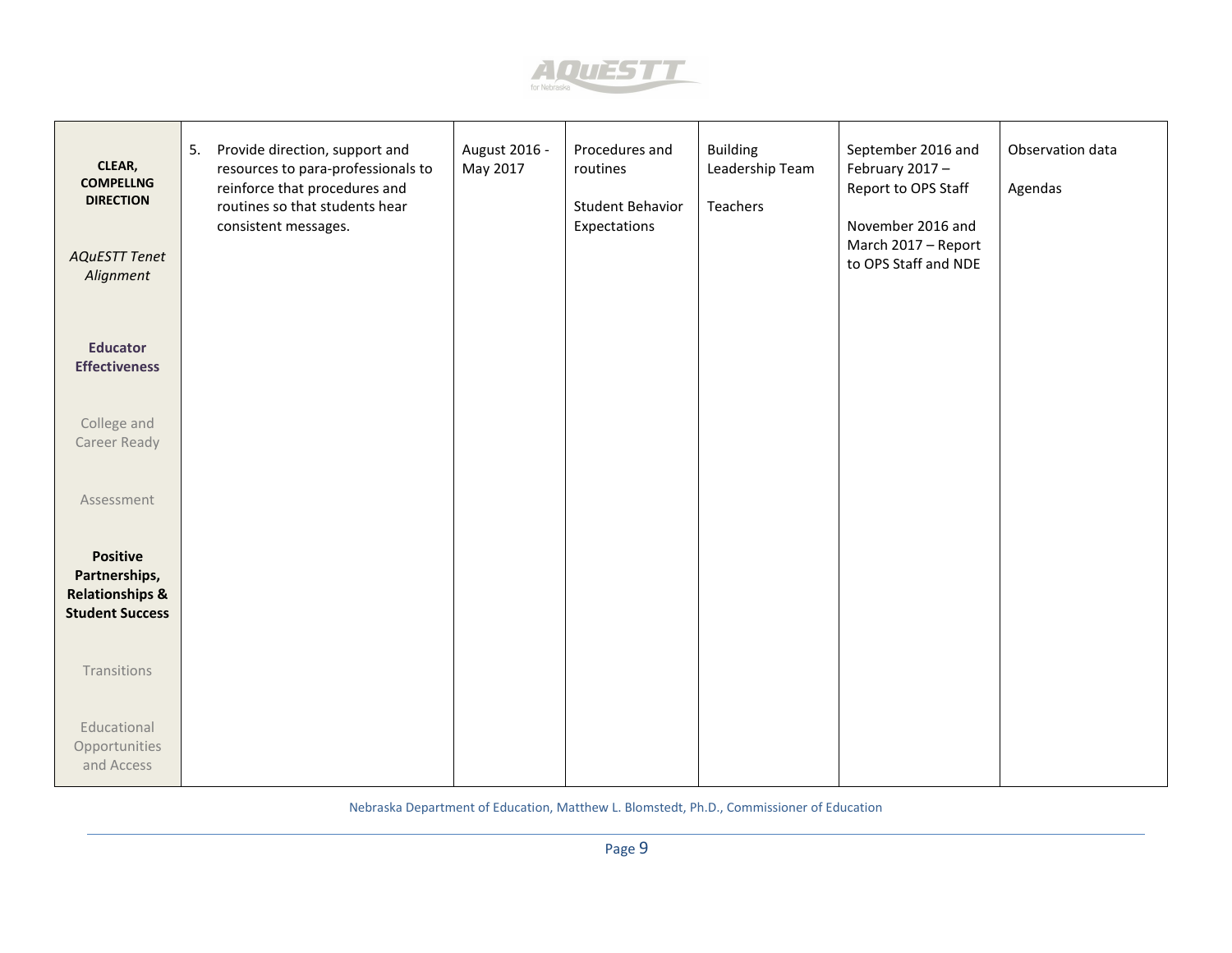

### **Priority School Progress Plan for Druid Hill Elementary School**

#### **Indicator of an Effective School: Student and Staff Culture**

**Improvement Goal:** As evidenced by the staff and student engagement surveys administered in the Fall of 2016, Druid Hill Elementary School will use baseline data as indicated on the staff and student engagement surveys to improve staff and student culture by May 2017.

#### **Rationale/Evidence for Improvement Goal:**

- 1. Stakeholder School Improvement Plan input from April 2016:
	- a. Interviews with staff, teachers, students, parents, and community members
	- b. Information provided by school leadership
	- c. Information provided by Instructional Leadership Team (ILT)
- 2. Staff Attendance Data for 2014-2015 and 2015-2016 showing increased staff absences:
	- a. 2015-2016 834 total staff absences; 649 substitutes required; 510 substitutes filled; 139 substitutes unfilled; and fill rate of 78.58%
- 3. Climate Survey results for 2014-2015 showing significant decline in student, staff, parent perceptions about:
	- a. School climate
	- b. School safety
	- c. Equity/respect for diversity
	- d. Discipline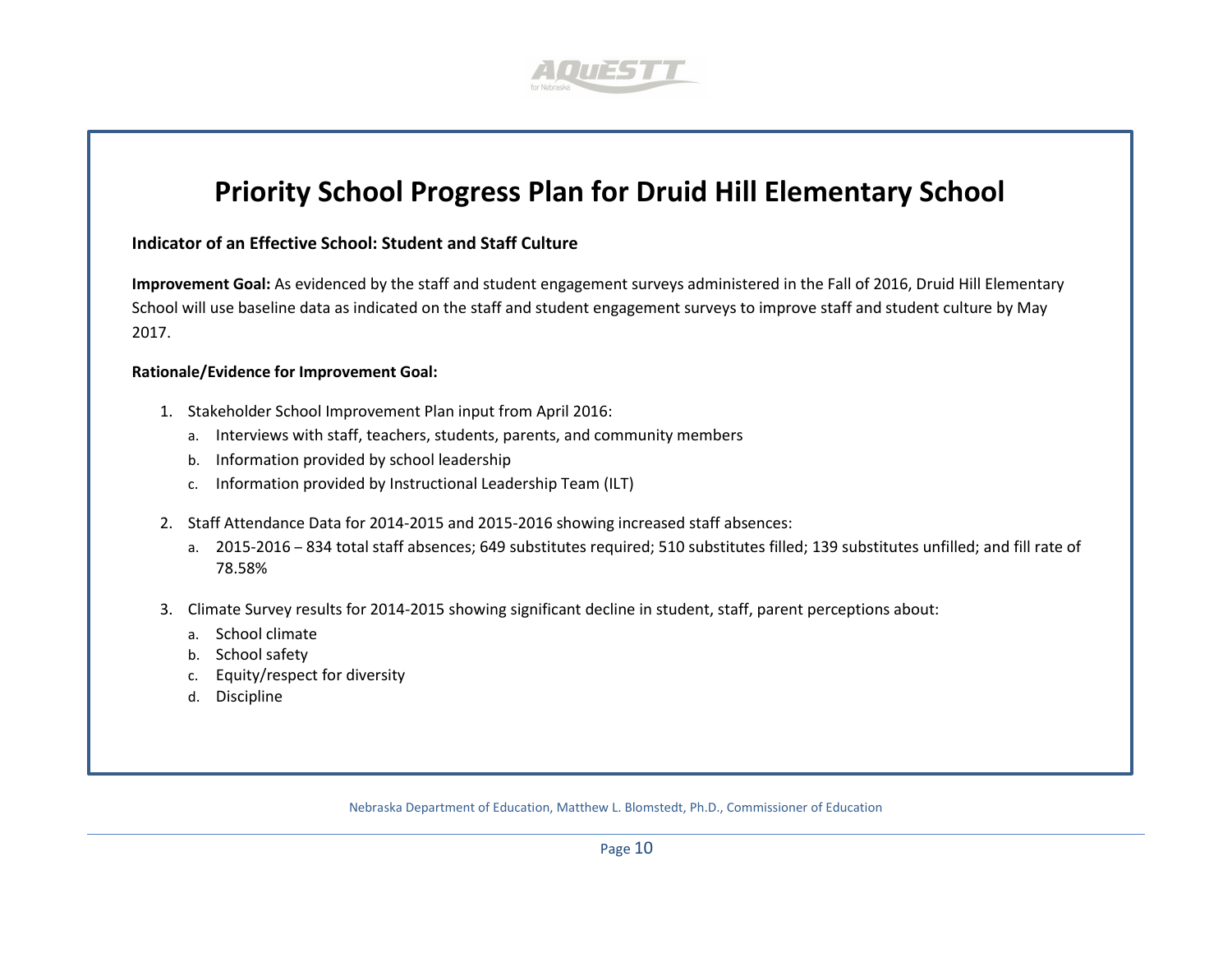

|                                                                                                                                                                                                                                   |                                                                                                                                                                                                                                                                                                                                                                                                                                                                                                                                                                                                     |                                 |                                                                                          |                                                                                                                   |                                                                                                                                                        | <b>Progress Monitoring</b>                                                                                          |
|-----------------------------------------------------------------------------------------------------------------------------------------------------------------------------------------------------------------------------------|-----------------------------------------------------------------------------------------------------------------------------------------------------------------------------------------------------------------------------------------------------------------------------------------------------------------------------------------------------------------------------------------------------------------------------------------------------------------------------------------------------------------------------------------------------------------------------------------------------|---------------------------------|------------------------------------------------------------------------------------------|-------------------------------------------------------------------------------------------------------------------|--------------------------------------------------------------------------------------------------------------------------------------------------------|---------------------------------------------------------------------------------------------------------------------|
| <b>STUDENT AND</b><br><b>STAFF CULTURE</b>                                                                                                                                                                                        | <b>Action/ Strategy</b><br>for Improvement                                                                                                                                                                                                                                                                                                                                                                                                                                                                                                                                                          | <b>Timeline</b>                 | <b>Resources</b>                                                                         | Person(s)<br>Responsible                                                                                          | <b>Dates</b>                                                                                                                                           | <b>Artifacts</b>                                                                                                    |
| <b>AQUESTT Tenet</b><br>Alignment<br><b>Educator</b>                                                                                                                                                                              | 1. Administer the OPS Engagement<br>Survey to staff and students so that<br>baseline data can be used to create<br>strategies to improve student and<br>staff culture.                                                                                                                                                                                                                                                                                                                                                                                                                              | September<br>2016 - May<br>2017 | <b>OPS Research</b><br>Division                                                          | <b>OPS Research</b><br><b>Division</b><br><b>Building</b><br>Leadership                                           | November 2016<br>February 2017                                                                                                                         | Quick Data Check (ILT)<br>Staff/student<br>attendance data                                                          |
| <b>Effectiveness</b><br><b>College And</b><br>Career Ready<br>Assessment<br><b>Positive</b><br>Partnerships,<br><b>Relationships &amp;</b><br><b>Student Success</b><br>Transitions<br>Educational<br>Opportunities<br>and Access | 2. Engage Druid Hill's Instructional<br>Leadership Team (ILT) so that staff are<br>empowered through teacher<br>leadership by:<br>a. Planning purposeful activities to<br>support Druid Hill's core values<br>and beliefs to meet instructional<br>goals.<br>b. Administering and analyzing Quick<br>Data Checks to ensure consistent<br>communication regarding<br>procedures and routines and<br>expectations for effective<br>instruction.<br>c. Participating regularly and<br>consistently in ILT meetings to<br>champion conversations aligned to<br>Druid Hill's School Improvement<br>Plan. | July 2016 -<br>May 2016         | Summer Institute<br>for ILT<br>(Sherwood)<br><b>Omaha Education</b><br>Association (OEA) | <b>ILT</b><br><b>OEA Summer</b><br>Institute -<br>Sherwood funding<br><b>ILT</b><br><b>Building</b><br>Leadership | August 2016 - May<br>2017 Monthly<br>meetings<br>November 2016-<br>February 2017 -<br>Administer and<br>analyze results of<br><b>Quick Data Checks</b> | <b>Building leadership</b><br>observations/reports<br>Agendas/minutes<br>Quick Data Check<br>responses and analyses |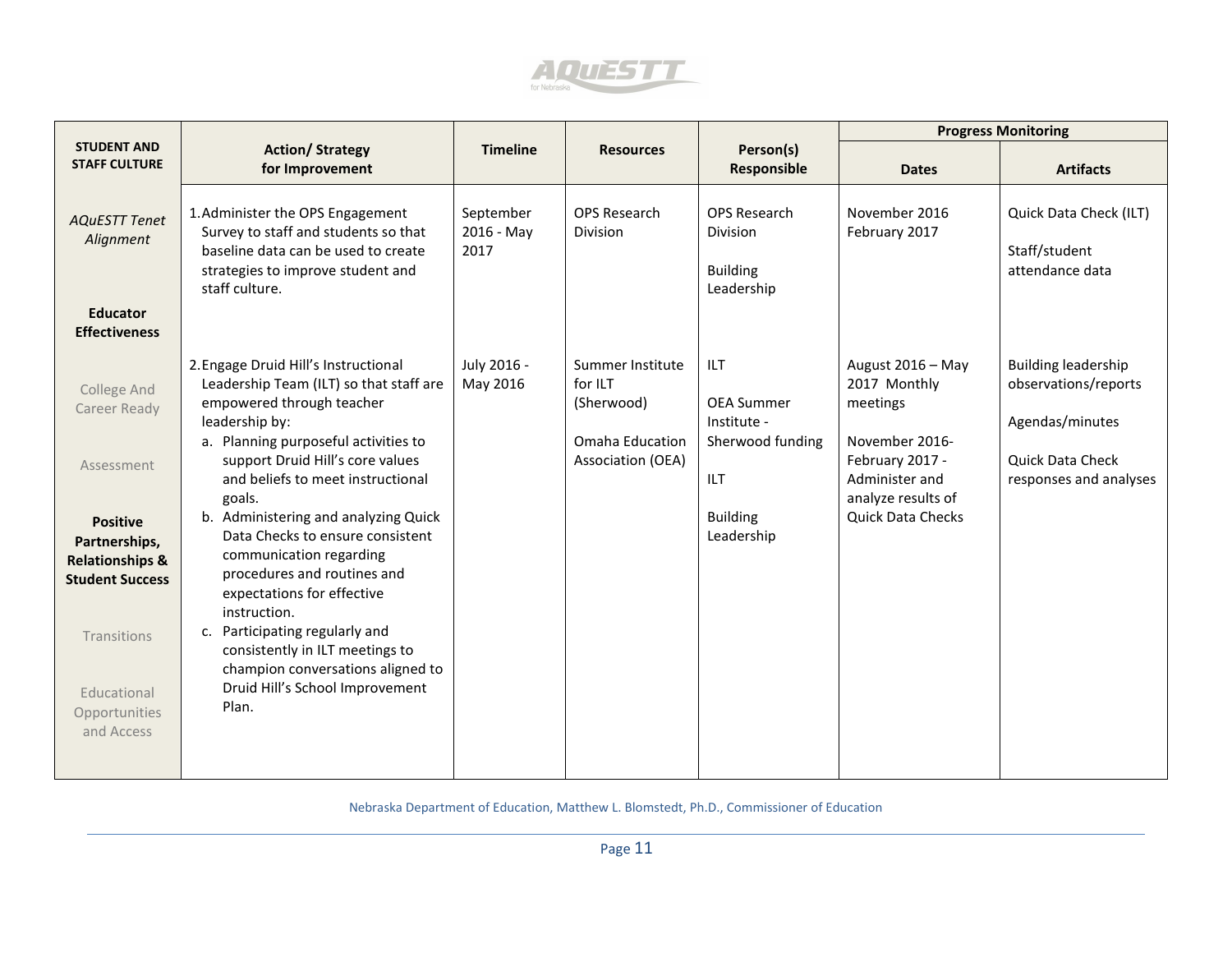

|                                                                                          |                                                                                                                                                        |                                    |                                                                                                 |                                                               |                                                                                                                         | <b>Progress Monitoring</b>                                          |
|------------------------------------------------------------------------------------------|--------------------------------------------------------------------------------------------------------------------------------------------------------|------------------------------------|-------------------------------------------------------------------------------------------------|---------------------------------------------------------------|-------------------------------------------------------------------------------------------------------------------------|---------------------------------------------------------------------|
| <b>STUDENT AND</b><br><b>STAFF CULTURE</b>                                               | <b>Action/ Strategy</b><br>for Improvement                                                                                                             | <b>Timeline</b>                    | <b>Resources</b>                                                                                | Person(s)<br>Responsible                                      | <b>Dates</b>                                                                                                            | <b>Artifacts</b>                                                    |
| <b>AQuESTT Tenet</b><br>Alignment                                                        | 3. Utilize Teaching Studies to highlight<br>student and staff culture so that<br>teachers engage in conversations to<br>improve teaching and learning. | September<br>2016 - March<br>2017  | <b>OPS Academic</b><br><b>Action Plan Best</b><br>Instructional<br>Practices                    | Principal<br><b>Building</b><br>Leadership Team               | July/August 2016 -<br>Determine<br>cohorts/dates of<br>meetings                                                         | Teaching study cohorts<br>Teaching study<br>feedback from cohorts   |
| <b>Educator</b><br><b>Effectiveness</b>                                                  |                                                                                                                                                        |                                    | Handbook                                                                                        |                                                               | Cohorts meet for<br><b>Teaching Studies:</b><br>September/October/                                                      |                                                                     |
| <b>College And</b><br>Career Ready                                                       |                                                                                                                                                        |                                    |                                                                                                 |                                                               | November 2016;<br>January/February/<br><b>March 2017</b>                                                                |                                                                     |
| Assessment                                                                               |                                                                                                                                                        |                                    |                                                                                                 |                                                               |                                                                                                                         |                                                                     |
| <b>Positive</b><br>Partnerships,<br><b>Relationships &amp;</b><br><b>Student Success</b> | 4. Continue to conduct staff culture<br>checks so that rapport between staff<br>and the leadership team is enhanced.                                   | August 2016 -<br><b>March 2017</b> | Leverage<br>Leadership,<br>Bambrick-Santoyo<br><b>Culture Survey</b><br><b>Sample Questions</b> | Principal<br><b>Building</b><br>Leadership Team<br><b>ILT</b> | October 2016 - Staff<br>Meeting Survey to Get<br><b>Feedback About</b><br><b>School Culture</b><br>January 2017 - Staff | Feedback analyses and<br>ILT improvement<br>suggestions and reports |
| Transitions                                                                              |                                                                                                                                                        |                                    |                                                                                                 |                                                               | Meeting Survey to get<br>feedback about<br>culture                                                                      |                                                                     |
| Educational<br>Opportunities<br>And Access                                               |                                                                                                                                                        |                                    |                                                                                                 |                                                               | March 2017 - Staff<br>Meeting Survey to get<br>feedback about<br>culture                                                |                                                                     |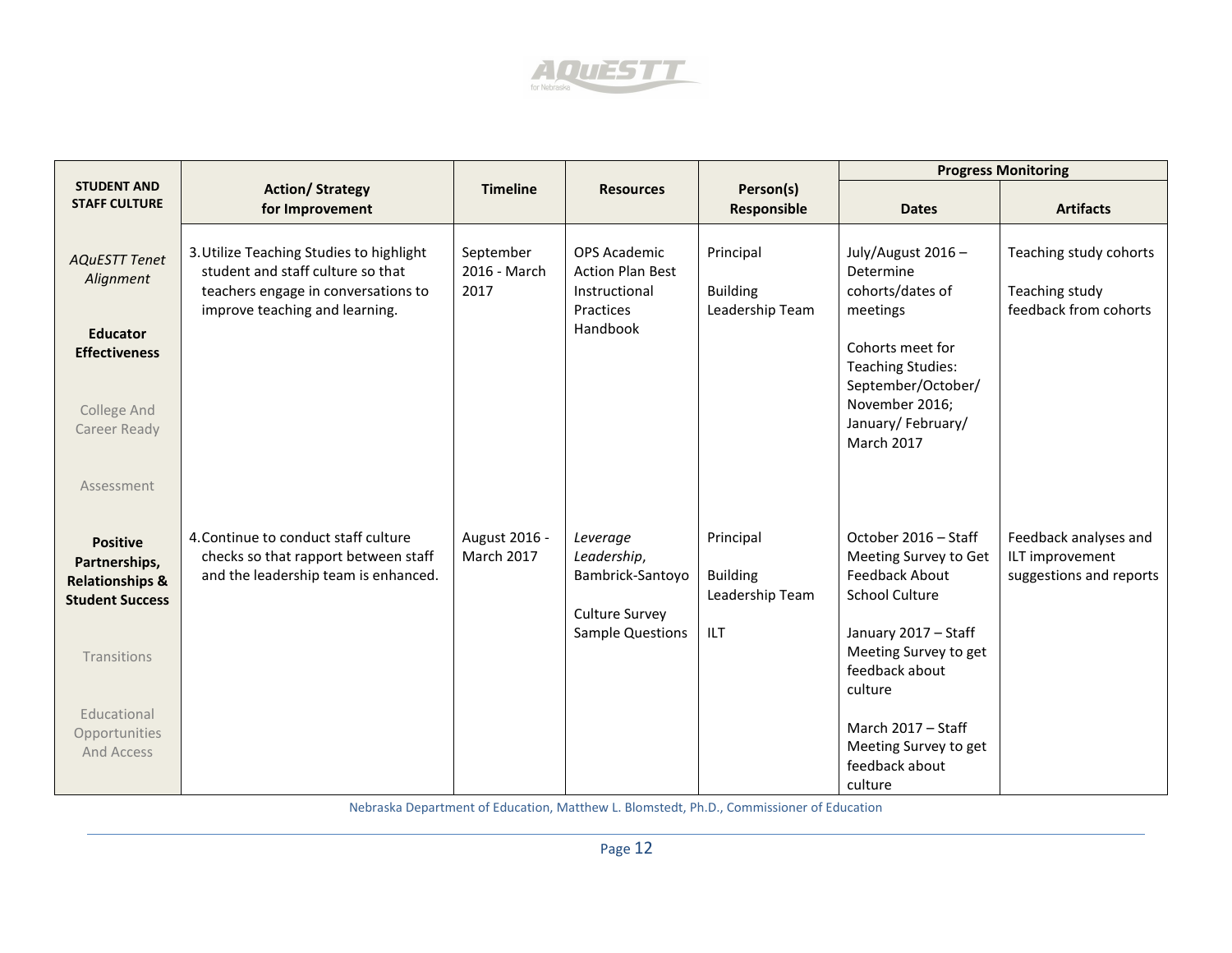

| <b>STUDENT AND</b><br><b>STAFF CULTURE</b>                                               |                                                                                                                                                                                                       |                           |                                                                       |                                                 |                                                                                  |                                                       |
|------------------------------------------------------------------------------------------|-------------------------------------------------------------------------------------------------------------------------------------------------------------------------------------------------------|---------------------------|-----------------------------------------------------------------------|-------------------------------------------------|----------------------------------------------------------------------------------|-------------------------------------------------------|
| <b>AQuESTT Tenet</b><br>Alignment                                                        | 5. Conduct weekly collaborative<br>planning during grade level teams so<br>that curriculum and high probability<br>instructional practices are consistent<br>in all classrooms and build a culture of | August 2016 -<br>May 2017 | Master Schedule<br>Core Curriculum<br>Resources                       | Principal<br><b>Building</b><br>Leadership Team | August 2016-<br>Distribute Master<br>Schedule<br>September 2016 -                | Lesson Plan checklists<br>Meeting agendas/<br>minutes |
| <b>Educator</b><br><b>Effectiveness</b>                                                  | high expectations for learning.                                                                                                                                                                       |                           | <b>OPS Action Plan</b><br><b>Best Instructional</b><br>Practices Book | Teachers                                        | May 2017 - Grade<br>Level Teams meet<br>weekly to plan lessons<br>and study high |                                                       |
| College And<br>Career Ready                                                              |                                                                                                                                                                                                       |                           | Nebraska Content<br>Standards                                         |                                                 | probability strategies                                                           |                                                       |
| Assessment                                                                               |                                                                                                                                                                                                       |                           | OPS Core Subject<br>Area Resources                                    |                                                 |                                                                                  |                                                       |
| <b>Positive</b><br>Partnerships,<br><b>Relationships &amp;</b><br><b>Student Success</b> |                                                                                                                                                                                                       |                           | <b>OPS Pacing</b><br>Guides                                           |                                                 |                                                                                  |                                                       |
| Transitions                                                                              |                                                                                                                                                                                                       |                           |                                                                       |                                                 |                                                                                  |                                                       |
| Educational<br>Opportunities<br>And Access                                               |                                                                                                                                                                                                       |                           |                                                                       |                                                 |                                                                                  |                                                       |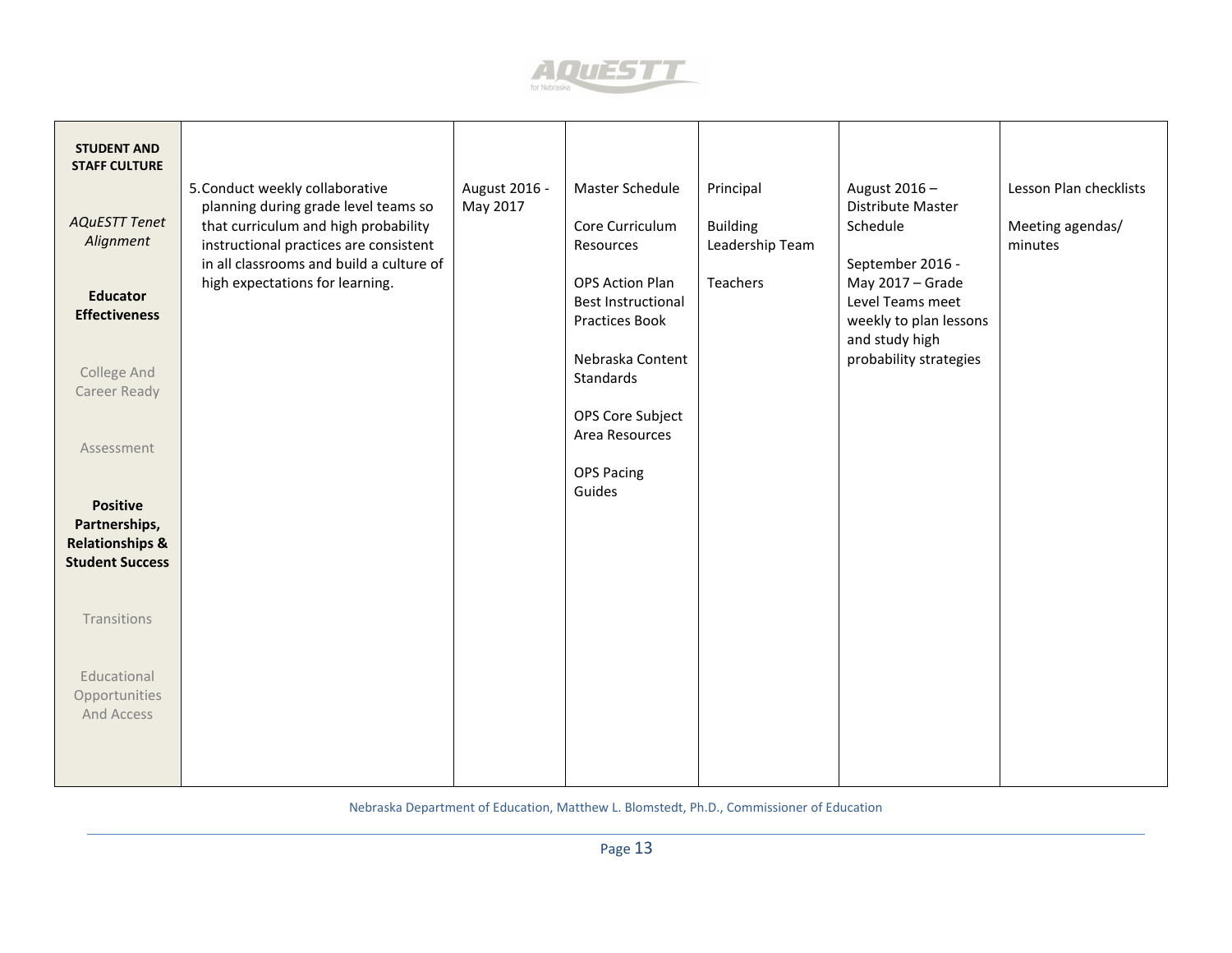

## **Priority School Progress Plan for Druid Hill Elementary School**

**Indicator of an Effective School: Instructional Leadership** 

**Improvement Goal:** During the 2016-2017 academic year all Druid Hill Elementary School students will develop and apply Number Sense to learn to solve, model and represent mathematical problems; communicate mathematical concepts effectively; and make mathematical connections as evidenced *by multiple measures:*

- 1. 2016-2017 October/February teacher made by grade level common assessment expectations:
	- a. 80% of all K-6 students will perform at the proficient or advanced levels on the grade level common assessment (October 2016/February 2017).
- 2. 2016-2017 NWEA-MAP expectations:
	- a. 80% of students in grades K-2 will demonstrate growth in math;
	- b. 30% of students in K-2 will meet their individual projected growth goal from fall 2016 NWEA-MAP testing;
	- c. 75% of students in grades 3-5 will demonstrate growth in math;
	- d. 20% of students in 3-5 will meet their individual projected growth goal from fall 2016 NWEA-MAP testing.

#### 3. 2016-2017 NeSA-Mathematics expectations: Percent of students proficient on NeSA- Math will increase by 5%.

| NeSA Math |           |           |                                       |  |  |  |  |
|-----------|-----------|-----------|---------------------------------------|--|--|--|--|
| Grade     | 2014-2015 | 2015-2016 | 2016-2017 Goal                        |  |  |  |  |
|           | 15%       | 37%       | 42%                                   |  |  |  |  |
| 4         | 13%       | 14%       | 19%                                   |  |  |  |  |
|           | 24%       | 29%       | 34%                                   |  |  |  |  |
| h         | 29%       | 17%       | (Sixth grade no longer at Druid Hill) |  |  |  |  |
| Total     | 20%       | 24%       | 32%                                   |  |  |  |  |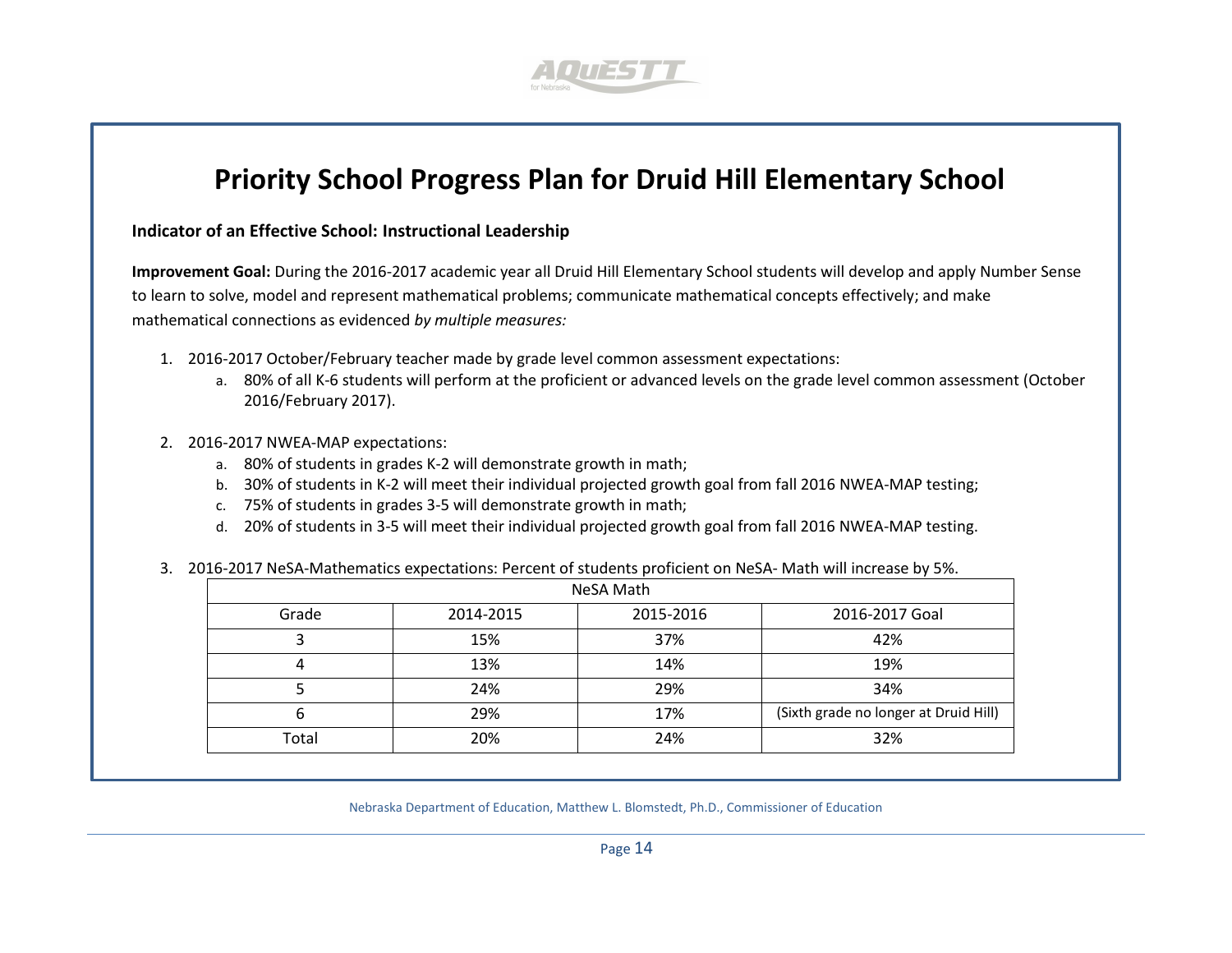

#### **Rationale/Evidence for improvement Goal:**

- 1. Input from multiple stakeholder groups including students, administrators, staff, and parents:
	- a. Support for improvement in the use of math manipulatives to improve student learning
	- b. Homework expectations for math
- 2. NeSA-Mathematics Results for Grades 3-6

| Year      | Percent of Students Proficient |
|-----------|--------------------------------|
| 2010-2011 | 26                             |
| 2011-2012 | 30                             |
| 2012-2013 | 25                             |
| 2013-2014 | 25                             |
| 2014-2015 | 20                             |
| 2015-2016 | 24                             |

3. MAP Math Performance Results for Grade 2

| MAP Math Average RIT Score |      |        |  |  |  |  |  |
|----------------------------|------|--------|--|--|--|--|--|
| Years                      | Fall | Spring |  |  |  |  |  |
| 2014-2015                  | 176  | 182    |  |  |  |  |  |
| 2015-2016                  | 169  | 183    |  |  |  |  |  |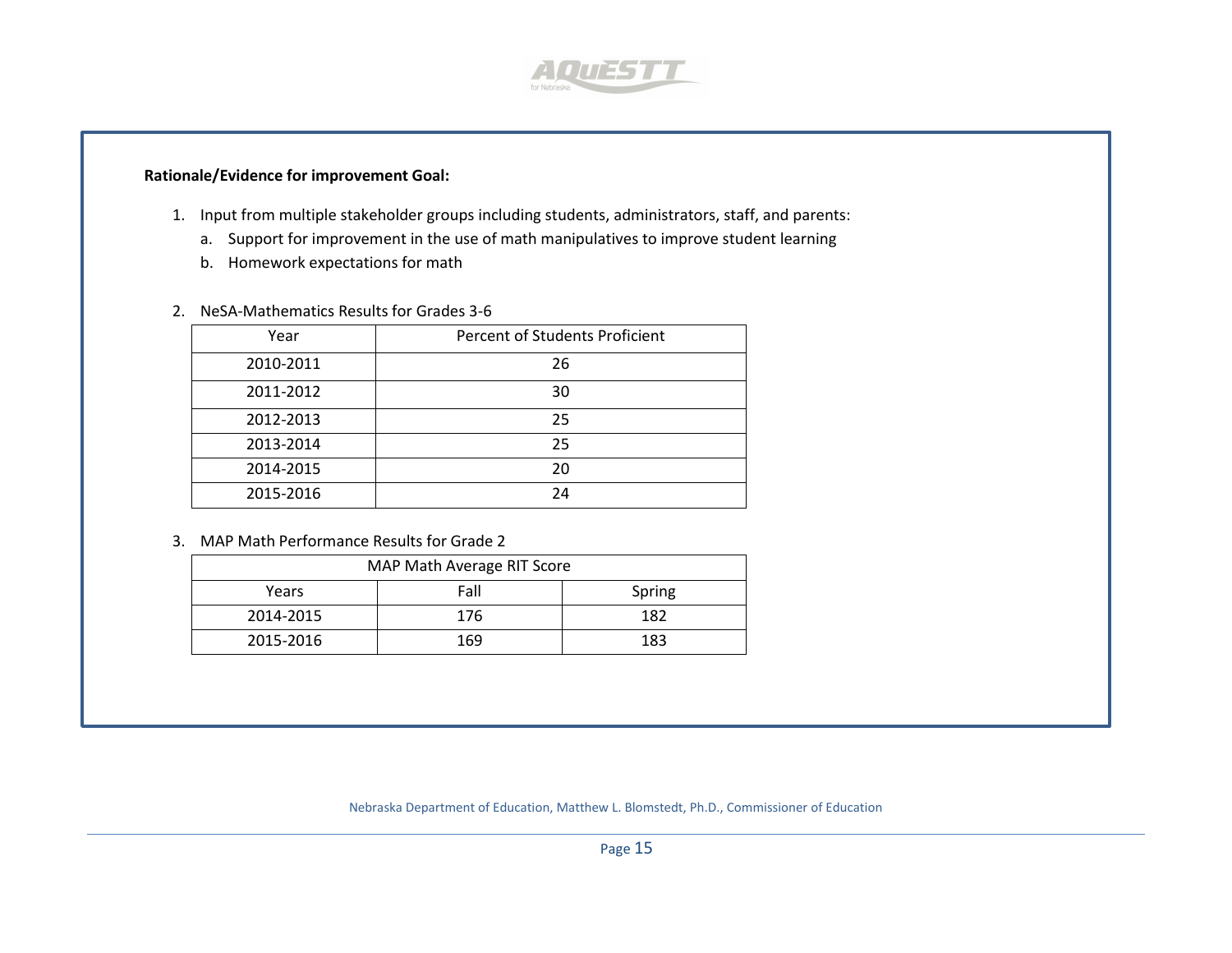

|                                           |                                            |                 |                        |                                 | <b>Progress Monitoring</b>      |                                                |
|-------------------------------------------|--------------------------------------------|-----------------|------------------------|---------------------------------|---------------------------------|------------------------------------------------|
| <b>INSTRUCTIONAL</b><br><b>LEADERSHIP</b> | <b>Action/ Strategy</b>                    | <b>Timeline</b> | <b>Resources</b>       | Person(s)<br><b>Responsible</b> |                                 |                                                |
|                                           | for Improvement                            |                 |                        |                                 | <b>Dates</b>                    | <b>Artifacts</b>                               |
|                                           |                                            |                 |                        |                                 |                                 |                                                |
| <b>AQuESTT Tenet</b>                      | Align Nebraska Math Content<br>1.          | August 2016 -   | Nebraska Math          | <b>Building</b>                 | August 2016 - School            | Long range plans for                           |
| Alignment                                 | Standards, curriculum, lesson plans,       | May 2017        | <b>Content Area</b>    | Leadership                      | <b>Improvement Planning</b>     | instruction and                                |
|                                           | assessment, and professional               |                 | Standards              |                                 | to develop long range           | assessments                                    |
|                                           | learning so that daily instruction is      |                 |                        | All Staff                       | plans                           |                                                |
| <b>Educator</b>                           | enhanced to support learning               |                 | OPS Core Subject       |                                 |                                 | Instructional pacing                           |
| <b>Effectiveness</b>                      | needs of each student.                     |                 | Resources              |                                 | August 2016 - MAP               | guides                                         |
|                                           |                                            |                 | <b>MAP Assessments</b> |                                 | <b>Assessment Training</b>      |                                                |
|                                           |                                            |                 | (Measures of           |                                 | September 2016 - May            | Data binders including<br>math running records |
| College and                               |                                            |                 | Academic               |                                 | 2017 Weekly                     |                                                |
| Career Ready                              |                                            |                 | Progress)              |                                 | <b>Collaborative Planning</b>   | Summative/formative                            |
|                                           |                                            |                 |                        |                                 | meetings                        | assessments                                    |
|                                           |                                            |                 | NeSA-                  |                                 |                                 |                                                |
| <b>Assessment</b>                         |                                            |                 | Mathematics            |                                 |                                 | Professional                                   |
|                                           |                                            |                 | Table of               |                                 |                                 | development                                    |
|                                           |                                            |                 | Specifications         |                                 |                                 | attendance log                                 |
| Positive                                  |                                            |                 |                        |                                 |                                 |                                                |
| Partnerships,                             |                                            |                 | Curriculum Long        |                                 |                                 | Collaborative planning                         |
| Relationships &                           |                                            |                 | Range Planning         |                                 |                                 | meeting agendas/                               |
| <b>Student Success</b>                    |                                            |                 | Template               |                                 |                                 | minutes                                        |
|                                           |                                            |                 |                        |                                 |                                 |                                                |
|                                           | Expect high quality math instruction<br>2. | August 2016 -   | After School           | Principal                       | August 2016 - May 2017          | Coaching visit                                 |
| <b>Transitions</b>                        | in every classroom and within all          | May 2017        | Programs               |                                 | <b>Best Practice with:</b>      | documentation by                               |
|                                           | content areas so that all students         |                 |                        | <b>OPS Consultant</b>           | Academic<br>$\bullet$           | Leadership Team to                             |
|                                           | have sufficient opportunities to           |                 | Big Brainz (Math       |                                 | Vocabulary                      | ensure alignment to                            |
| Educational                               | develop learning, thinking and life        |                 | <b>Fact Fluency</b>    | Instructional                   | Math Talk<br>$\bullet$          | pacing guides                                  |
| Opportunities                             | skills that lead to success at the         |                 | Web-Based              | Facilitator                     | Descriptive<br>$\bullet$        |                                                |
| and Access                                | next level to include:                     |                 | Program)               |                                 | Feedback                        | <b>Documented Lesson</b>                       |
|                                           | a. Utilizing OPS First 20 Days math        |                 |                        | <b>Teachers</b>                 | Using CPA and Math<br>$\bullet$ | Plan checks by                                 |
|                                           | lesson plans                               |                 | OPS First 20 Day       |                                 |                                 | Administrators                                 |
|                                           |                                            |                 | <b>Lesson Plans</b>    | ILT                             |                                 |                                                |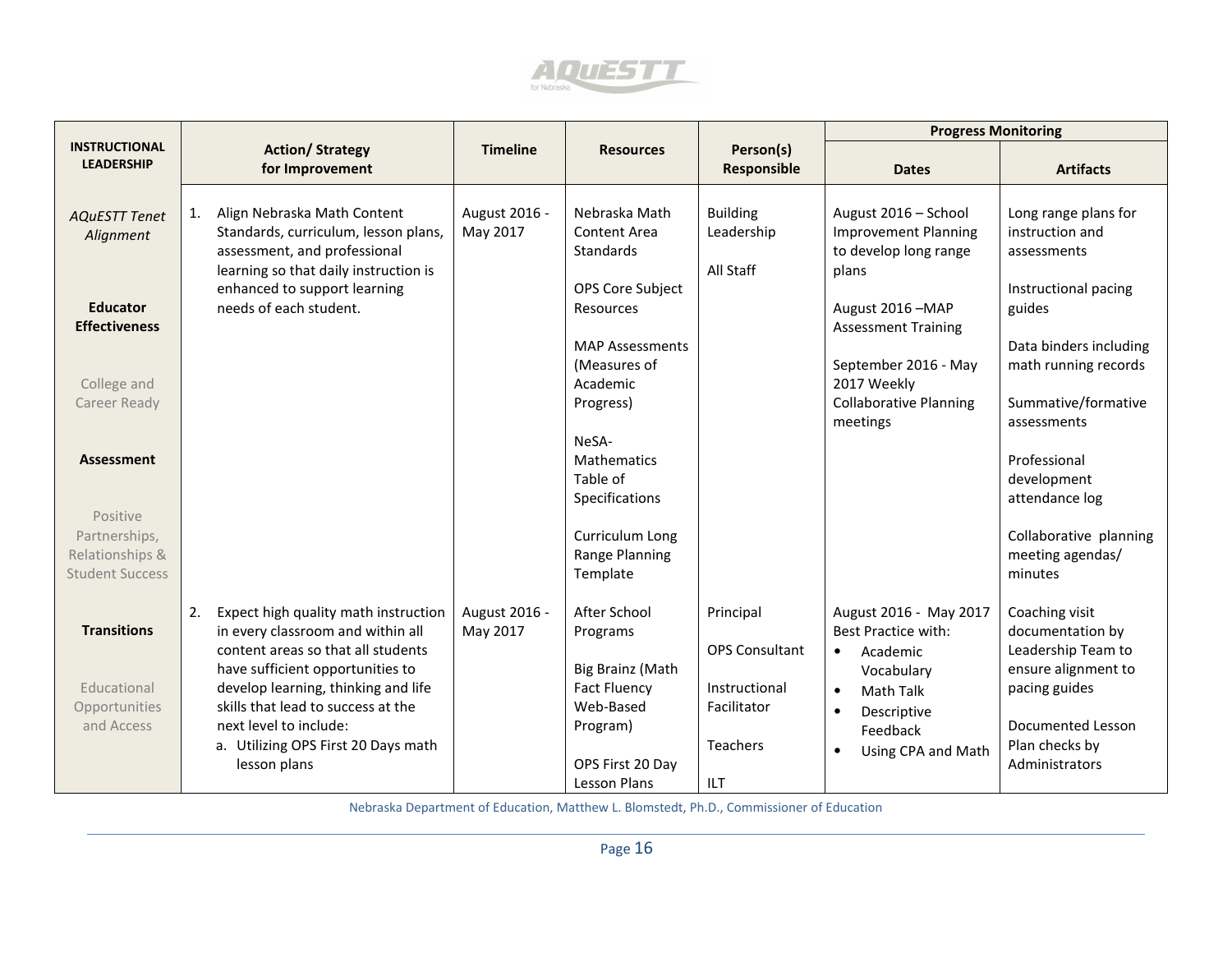

|                        | b. Conducting and utilizing         | <b>OPS Math</b>        | <b>OPS Math</b>    | Manipulatives                            | <b>Word Walls</b>                   |
|------------------------|-------------------------------------|------------------------|--------------------|------------------------------------------|-------------------------------------|
| <b>INSTRUCTIONAL</b>   | professional learning on high       | Coaches and            | Coaches and        | Writing Across the<br>$\bullet$          |                                     |
| <b>LEADERSHIP</b>      | probability strategies that         | Specialists            | <b>Specialists</b> | Curriculum                               | Reflection questions                |
|                        | support acquisition of math         |                        |                    | <b>Creating Effective</b><br>$\bullet$   | and dialogue from book              |
|                        | academic vocabulary                 | <b>NDE Math</b>        |                    | <b>Formative Math</b>                    | study                               |
| <b>AQUESTT Tenet</b>   | c. Conducting and utilizing         | Specialists            |                    |                                          |                                     |
| Alignment              | professional learning on Math       |                        |                    | Assessments                              | Formative                           |
|                        | Talk to promote math discourse      | <b>OPS Consultant</b>  |                    | <b>Gradual Release</b><br>$\bullet$      | assessments/results                 |
|                        | every day (e.g. explaining orally   |                        |                    | <b>Effective Objectives</b><br>$\bullet$ |                                     |
|                        | how to solve a problem, telling a   | <b>OPS Math Pacing</b> |                    |                                          | MAP data                            |
| <b>Educator</b>        | partner if you agree/disagree       | Guides                 |                    | Presentations during                     |                                     |
| <b>Effectiveness</b>   | and why, debating, etc.)            |                        |                    | Collaborative                            |                                     |
|                        | d. Participating in a book study of | <b>OPS Math</b>        |                    | Planning/Staff/Team                      | Teaching studies                    |
|                        | Principles to Action published by   | Resources              |                    | meetings                                 | posters                             |
| College and            | the National Council of Teachers    |                        |                    |                                          |                                     |
| Career Ready           |                                     | GoMath                 |                    | September 2016 -                         | Attendance logs for<br>professional |
|                        | of Mathematics (NCTM)               | Resources              |                    | December 2017                            | development                         |
|                        | e. Ensuring Early Childhood         |                        |                    | Principles to Action Book                |                                     |
| <b>Assessment</b>      | teachers intentionally set up       |                        |                    | Study during Grade                       |                                     |
|                        | learning centers in their           | Principles to          |                    | Level Collaboration                      |                                     |
|                        | classrooms that embed math          | Action, NCTM           |                    | Meetings                                 |                                     |
| Positive               | concepts into children's learning   |                        |                    |                                          |                                     |
| Partnerships,          | plans and provide natural           | Math Data Binder       |                    | <b>Quarterly Progress</b>                |                                     |
| Relationships &        | opportunities for daily practice    |                        |                    | Reports to OPS/NDE                       |                                     |
| <b>Student Success</b> | f. Participating in weekly common   | Measures of            |                    | Staff: September 2016,                   |                                     |
|                        | grade-level planning with the       | Academic               |                    | December 2016,                           |                                     |
|                        | Leadership Team                     | Progress (MAP)         |                    | February 2017, May                       |                                     |
| <b>Transitions</b>     | g. Posting and referencing daily    | Training for Staff     |                    | 2017                                     |                                     |
|                        | student-friendly learning targets   |                        |                    |                                          |                                     |
|                        | that contain the thinking level     |                        |                    |                                          |                                     |
| Educational            | and skill students are expected     |                        |                    |                                          |                                     |
| Opportunities          | to master during the lesson in      |                        |                    |                                          |                                     |
| and Access             | every classroom                     |                        |                    |                                          |                                     |
|                        | h. Providing more authentic and     |                        |                    |                                          |                                     |
|                        | complex learning opportunities      |                        |                    |                                          |                                     |
|                        | for students that promote math      |                        |                    |                                          |                                     |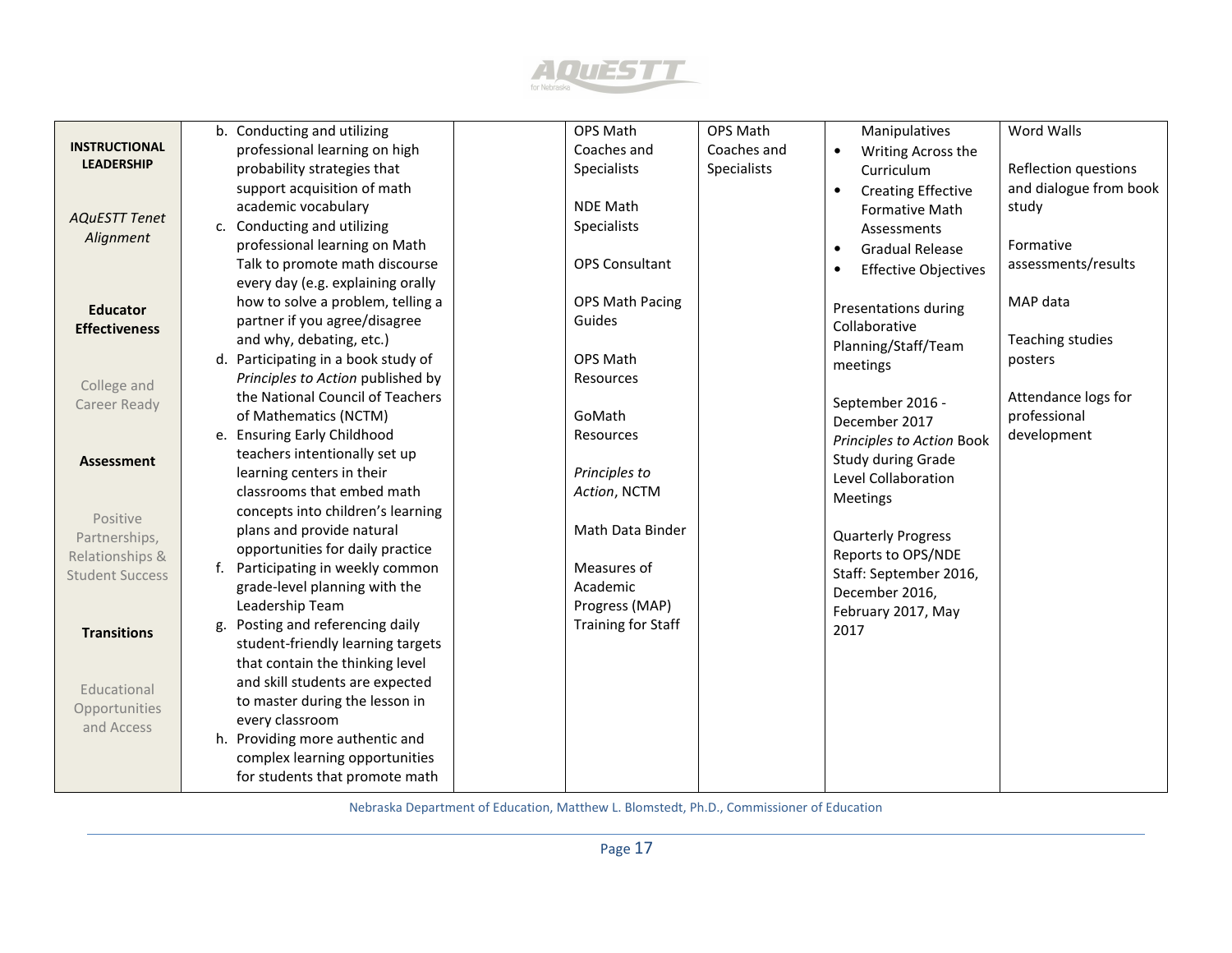

|                        | reasoning and problem solving       |  |  |  |
|------------------------|-------------------------------------|--|--|--|
| <b>INSTRUCTIONAL</b>   | i. Utilizing the gradual release of |  |  |  |
| <b>LEADERSHIP</b>      | instruction model daily in every    |  |  |  |
|                        | lesson (modeled - I do; shared -    |  |  |  |
|                        | we do; guided $-$ you do with a     |  |  |  |
| <b>AQUESTT Tenet</b>   | partner or team/I help;             |  |  |  |
| Alignment              | independent - you do)               |  |  |  |
|                        | Conducting and utilizing            |  |  |  |
|                        | professional learning on CPA        |  |  |  |
| <b>Educator</b>        | method (concrete using              |  |  |  |
| <b>Effectiveness</b>   | manipulatives to pictorial to       |  |  |  |
|                        | abstract) daily in every lesson     |  |  |  |
|                        | k. Embedding writing in             |  |  |  |
| College and            | mathematics everyday (e.g. exit     |  |  |  |
| Career Ready           | ticket, entrance ticket, math       |  |  |  |
|                        | journal, explaining in writing      |  |  |  |
|                        | how to solve a problem, writing     |  |  |  |
| <b>Assessment</b>      | in authentic situations, etc.)      |  |  |  |
|                        | I. Conducting weekly progress       |  |  |  |
|                        | monitoring using anecdotal          |  |  |  |
| Positive               | notes for every student in order    |  |  |  |
| Partnerships,          | to differentiate math               |  |  |  |
| Relationships &        | instruction.                        |  |  |  |
| <b>Student Success</b> | m. Creating and using meaningful    |  |  |  |
|                        | assessments to inform               |  |  |  |
|                        | instruction, in order to shift the  |  |  |  |
| <b>Transitions</b>     | mindset of how teachers view        |  |  |  |
|                        | assessments.                        |  |  |  |
|                        | n. Implementing engagement          |  |  |  |
| Educational            | strategies (Student/Teacher         |  |  |  |
| Opportunities          | Think Alouds, Think-Ink-Pair-       |  |  |  |
| and Access             | Share; Paired Reading, QAR, etc.    |  |  |  |
|                        | o. Continuing Teaching Studies that |  |  |  |
|                        | identify best practices in math     |  |  |  |
|                        | instruction.                        |  |  |  |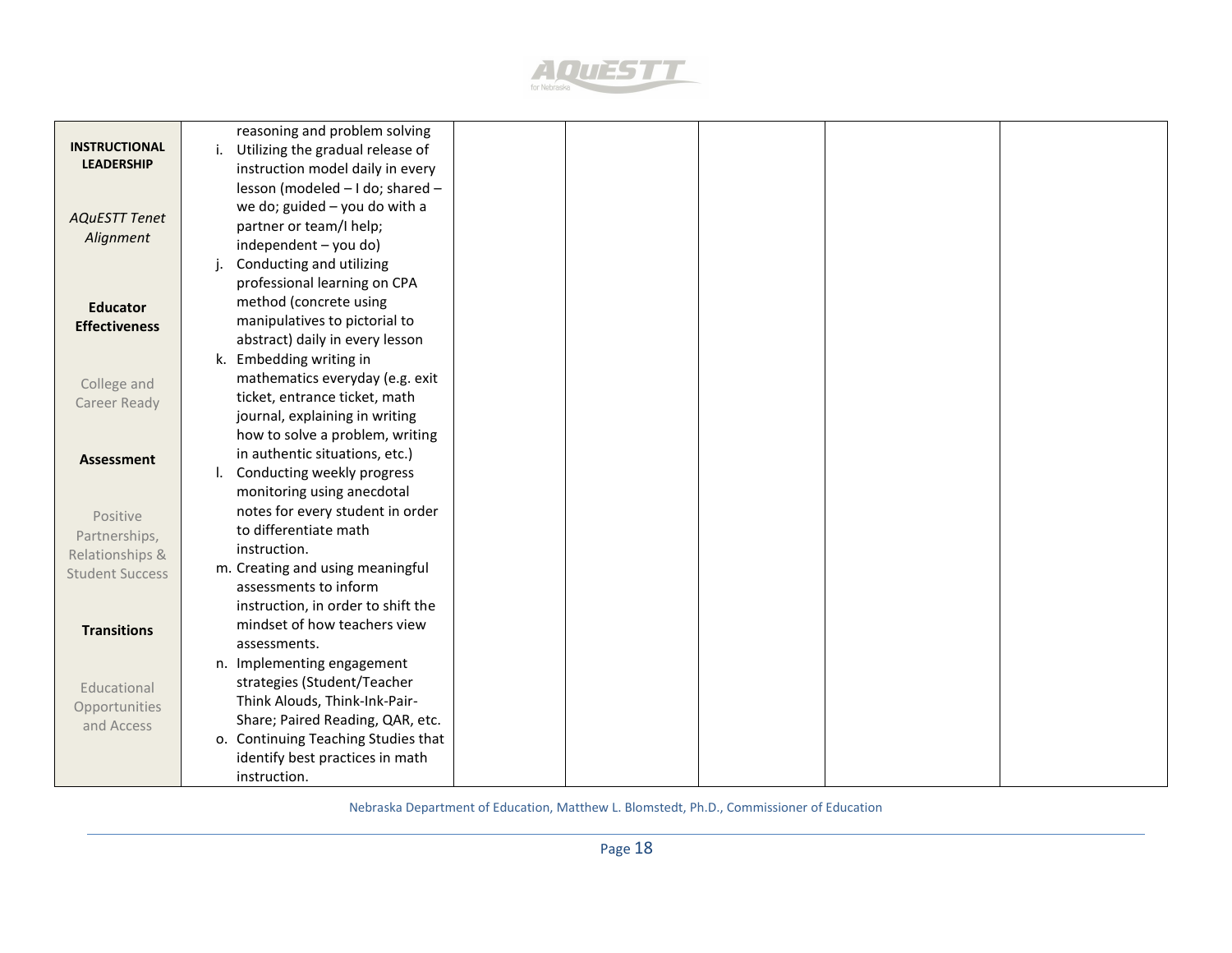

|                            | 3. | Initiate processes for students to                                 | September  | Principles to             | Principal     | September 2016 -                       | Student goal setting             |
|----------------------------|----|--------------------------------------------------------------------|------------|---------------------------|---------------|----------------------------------------|----------------------------------|
| <b>INSTRUCTIONAL</b>       |    | set quarterly goals for math                                       | 2016 - May | Action, NTCM              |               | Students set yearly math               | documents                        |
| <b>LEADERSHIP</b>          |    | achievement so that they take                                      | 2017       |                           | Instructional | goals                                  |                                  |
|                            |    | ownership of their learning and<br>teachers provide data-informed  |            | Student goal<br>setting   | Facilitator   | October 2016 - May                     | Student work samples             |
| <b>AQuESTT Tenet</b>       |    | instruction.                                                       |            | documents                 | Teachers      | 2017 - Monthly                         | Math data binders                |
| Alignment                  |    |                                                                    |            |                           |               | meetings for students to               |                                  |
|                            |    |                                                                    |            |                           | Students      | discuss progress toward                |                                  |
| <b>Educator</b>            |    |                                                                    |            |                           |               | attainment of goals with               |                                  |
| <b>Effectiveness</b>       |    |                                                                    |            |                           |               | teachers/ administrators               |                                  |
|                            |    |                                                                    |            |                           |               | /Instructional Facilitator             |                                  |
|                            |    |                                                                    |            |                           |               |                                        |                                  |
| College and                |    |                                                                    |            |                           |               | October/December<br>2016, February/May |                                  |
| Career Ready               |    |                                                                    |            |                           |               | 2017 - Quarterly                       |                                  |
|                            |    |                                                                    |            |                           |               | Progress Reports to                    |                                  |
|                            |    |                                                                    |            |                           |               | OPS/NDE Staff                          |                                  |
| <b>Assessment</b>          |    |                                                                    |            |                           |               |                                        |                                  |
|                            | 4. | Provide direction, support, and                                    | September  | Written                   | Principal     | September 2016 and                     | Classroom observation            |
| <b>Positive</b>            |    | resources to Para-professionals so                                 | 2016 - May | instructional             |               | February 2017 Reports                  | data                             |
| Partnerships,              |    | that they are able to reinforce math                               | 2017       | expectations for          | Instructional | to OPS Staff                           |                                  |
| <b>Relationships &amp;</b> |    | instruction and skills daily during<br>whole group and small group |            | Para-<br>professionals    | Facilitator   | November 2016 and                      | Para-professional<br>evaluations |
| <b>Student Success</b>     |    | instruction.                                                       |            | during math               | Teachers/     | March 2017 - Report to                 |                                  |
|                            |    |                                                                    |            |                           | Para-         | OPS Staff and NDE                      |                                  |
| <b>Transitions</b>         |    |                                                                    |            |                           | professionals |                                        |                                  |
|                            |    |                                                                    |            |                           |               |                                        |                                  |
|                            | 5. | Engage families through a                                          | September  | <b>Family Math</b>        | Principal     | September 2016 - May                   | Family Night agendas             |
| Educational                |    | home/school math connection so                                     | 2016 - May | Night resources           |               | 2016 - Quarterly family                |                                  |
| Opportunities              |    | that families view themselves as                                   | 2017       |                           | Instructional | events focused on math                 | Classroom math                   |
| and Access                 |    | partners in developing their child's<br>success as a math learner. |            | Math fluency<br>documents | Facilitator   | November 2016 and                      | fluency data reports             |
|                            |    |                                                                    |            |                           | OPS/NDE Staff | March 2017 - Report to                 |                                  |
|                            |    |                                                                    |            |                           |               | OPS Staff and NDE                      |                                  |
|                            |    |                                                                    |            |                           |               |                                        |                                  |
|                            |    |                                                                    |            |                           |               |                                        |                                  |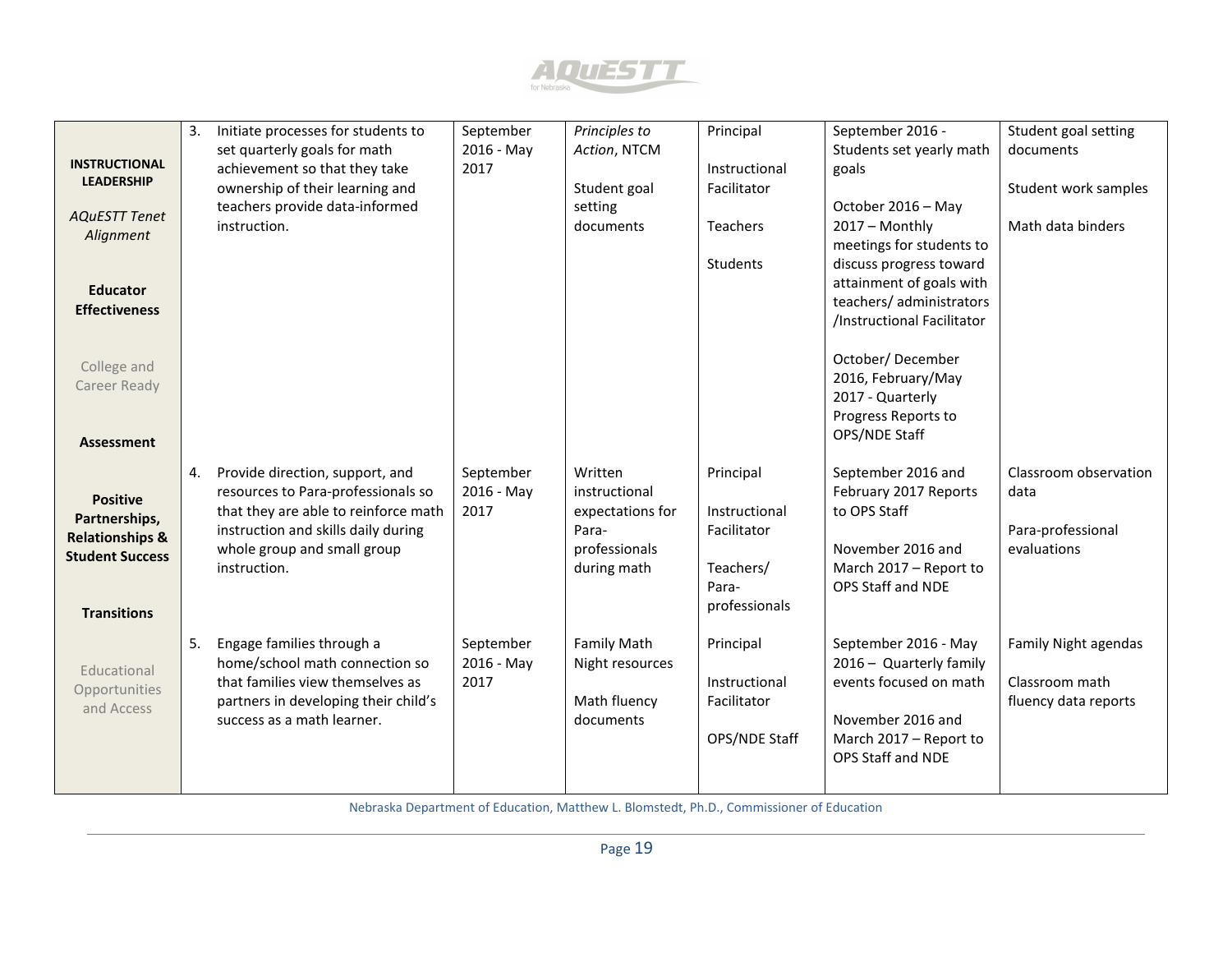

# **Priority School Progress Plan for Druid Hill Elementary School**

#### **Indicator of an Effective School: Instructional Leadership**

**Improvement Goal:** By May 2017, K-5 students at Druid Hill Elementary School will apply skills and strategies to be active, purposeful, thoughtful, and competent readers, writers, listeners, and speakers as evidenced by multiple measures to include:

- 1. 2016-2017 85% of Early Childhood students will meet or exceed widely held expectations in Literacy Gold Checkpoint period:
	- a. 20% will meet or exceed expectations for the Gold Checkpoint in October;
	- b. 60% will meet or exceed expectations for the Gold Checkpoint in February;
	- c. 85% will meet or exceed expectations for the Gold Checkpoint in May.
- 2. 2016-2017 Fountas & Pinnell Guided Reading Level expectations:
	- a. Kindergarten:
		- i. By January 60% of students will show progress toward Fountas & Pinnell level B or higher;
		- ii. By May 80% of students will show progress toward Fountas &Pinnell level D or higher.
	- b. First Grade:
		- i. By January 65% of students will show progress toward Fountas & Pinnell level F or higher;
		- ii. By May 75% of students will show progress toward Fountas & Pinnell level J or higher.
	- c. Second Grade:
		- i. By January 65% of students will show progress toward Fountas & Pinnell level K or higher;
		- ii. By May 75% of students will show progress toward Fountas & Pinnell level M or higher.
	- d. Third Grade:
		- i. By January 65% of students will show progress toward Fountas & Pinnell level N or higher;
		- ii. By May 75% of students will show progress toward Fountas & Pinnell level P or higher.
	- e. Fourth Grade:
		- i. By January 75% of students will show progress toward Fountas & Pinnell level Q or higher;
		- ii. By May 85% of students will show progress toward Fountas & Pinnell level S or higher.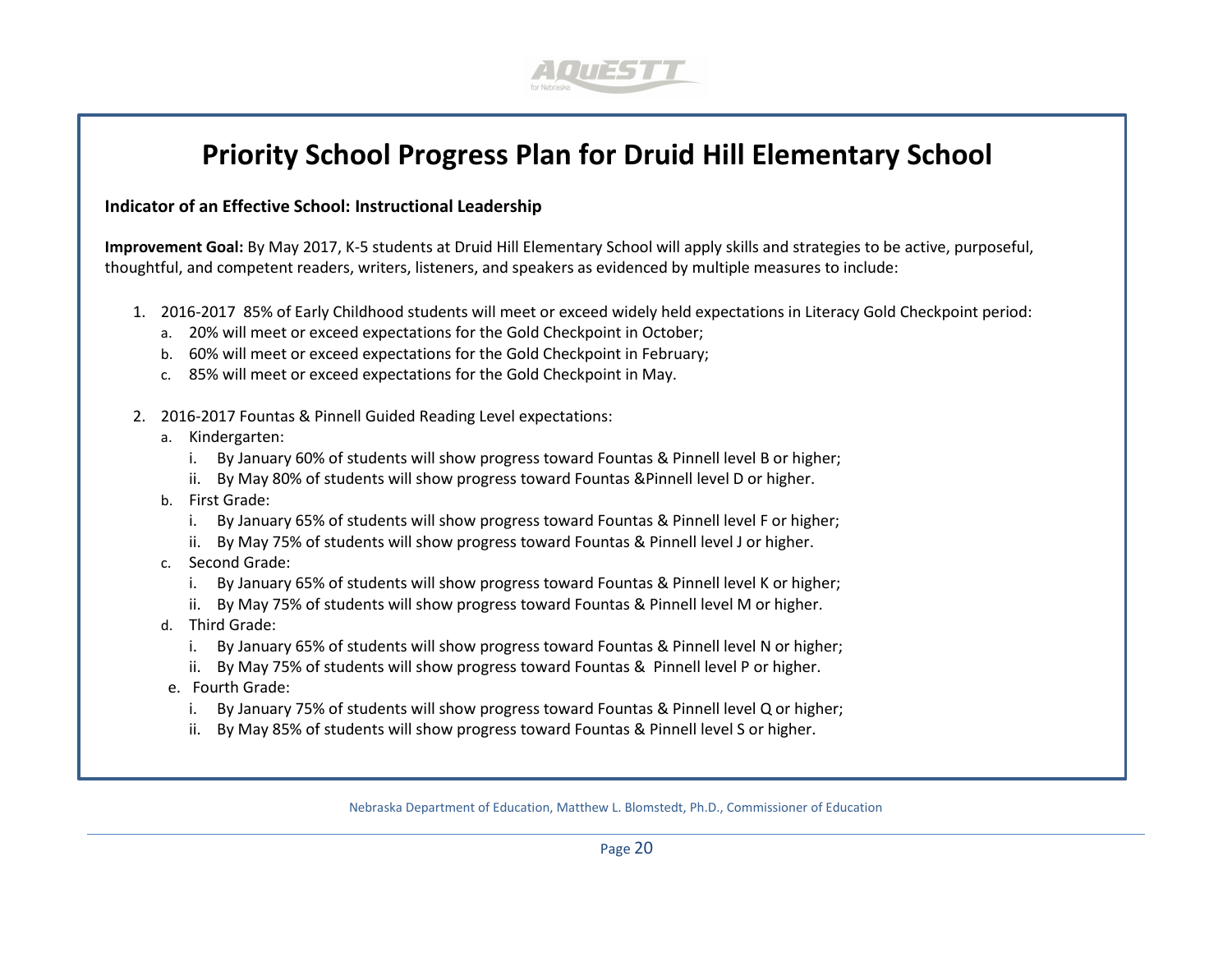

- 2. 2016-2017 Fountas & Pinnell Guided Reading Level expectations (continued):
	- f. Fifth Grade
		- i. By January 75% of students will show progress toward Fountas & Pinnell level T or higher;
		- ii. By May 85% of students will show progress toward Fountas & Pinnell level of V or higher.

#### 3. 2016-2017 NWEA-MAP expectations:

- a. 60% of students in grades K-2 will demonstrate growth in reading from September to December;
- b. 80% of students in grades K-2 will demonstrate growth in reading from December to May;
- c. 65% of students in grades 3-5 will demonstrate growth in reading from September to December;
- d. 75% of students in grades 3-5 will demonstrate growth in reading from December to May;
- e. 30% of students in K-2 will meet their individual projected growth goal from Fall 2016 to Spring 2017 MAP testing;
- f. 30% of students in 3-5 will meet their individual projected growth goal from Fall 2016 to Spring 2017 MAP testing.

| NeSA-Reading/Language Arts |           |           |                                       |  |  |  |  |
|----------------------------|-----------|-----------|---------------------------------------|--|--|--|--|
| Grades                     | 2014-2015 | 2015-2016 | 2016-2017 Goal                        |  |  |  |  |
|                            | 33%       | 25%       | 30%                                   |  |  |  |  |
| 4                          | 44%       | 39%       | 44%                                   |  |  |  |  |
| 36%                        |           | 56%       | 60%                                   |  |  |  |  |
| 44%<br>b                   |           | 50%       | (Sixth grade no longer at Druid Hill) |  |  |  |  |
| Total                      | 39%       | 42.5%     | 44% - 48%                             |  |  |  |  |

4. Students will increase their NeSA-English Language Arts scores by 5 percentage points.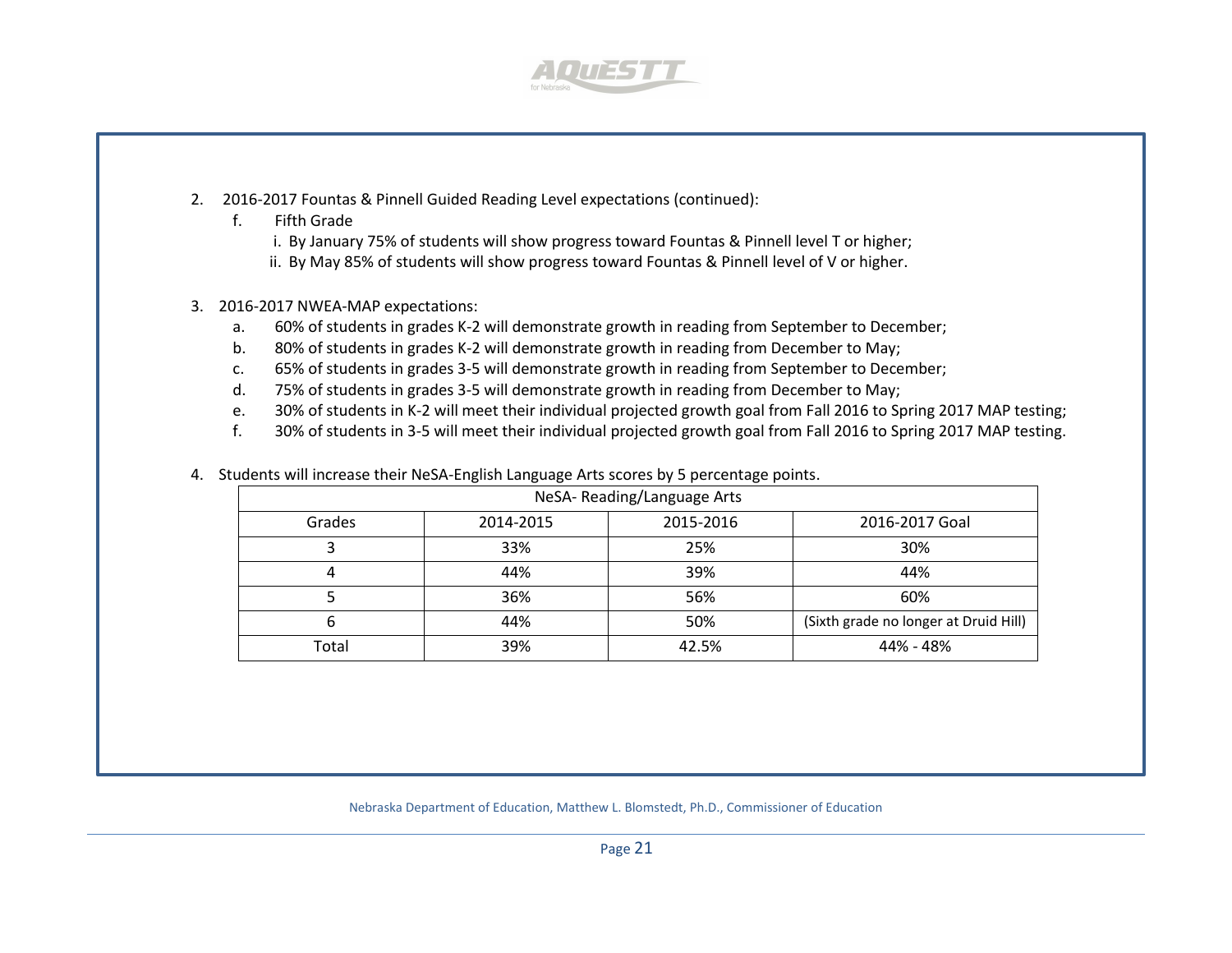

#### **Rationale/Evidence for improvement Goal:**

- 1. Input from multiple stakeholder groups including students, administrators, staff, and parents:
	- a. Support for improvement of student achievement in reading
	- b. Homework expectations for reading
- 2. NeSA-Reading Results for Grades 3-6

| Years     | Percent of Students Proficient |
|-----------|--------------------------------|
| 2010-2011 | 38                             |
| 2011-2012 | 39                             |
| 2012-2013 | 39                             |
| 2013-2014 | 35                             |
| 2014-2015 | 39                             |
| 2015-2016 | 43                             |

3. MAP Reading Performance Results for Grade 2

| Average MAP Reading RIT Score |      |        |  |  |  |  |
|-------------------------------|------|--------|--|--|--|--|
| Years                         | Fall | Spring |  |  |  |  |
| 2014-2015                     | 163  | 177    |  |  |  |  |
| 2015-2016                     | 164  | 176    |  |  |  |  |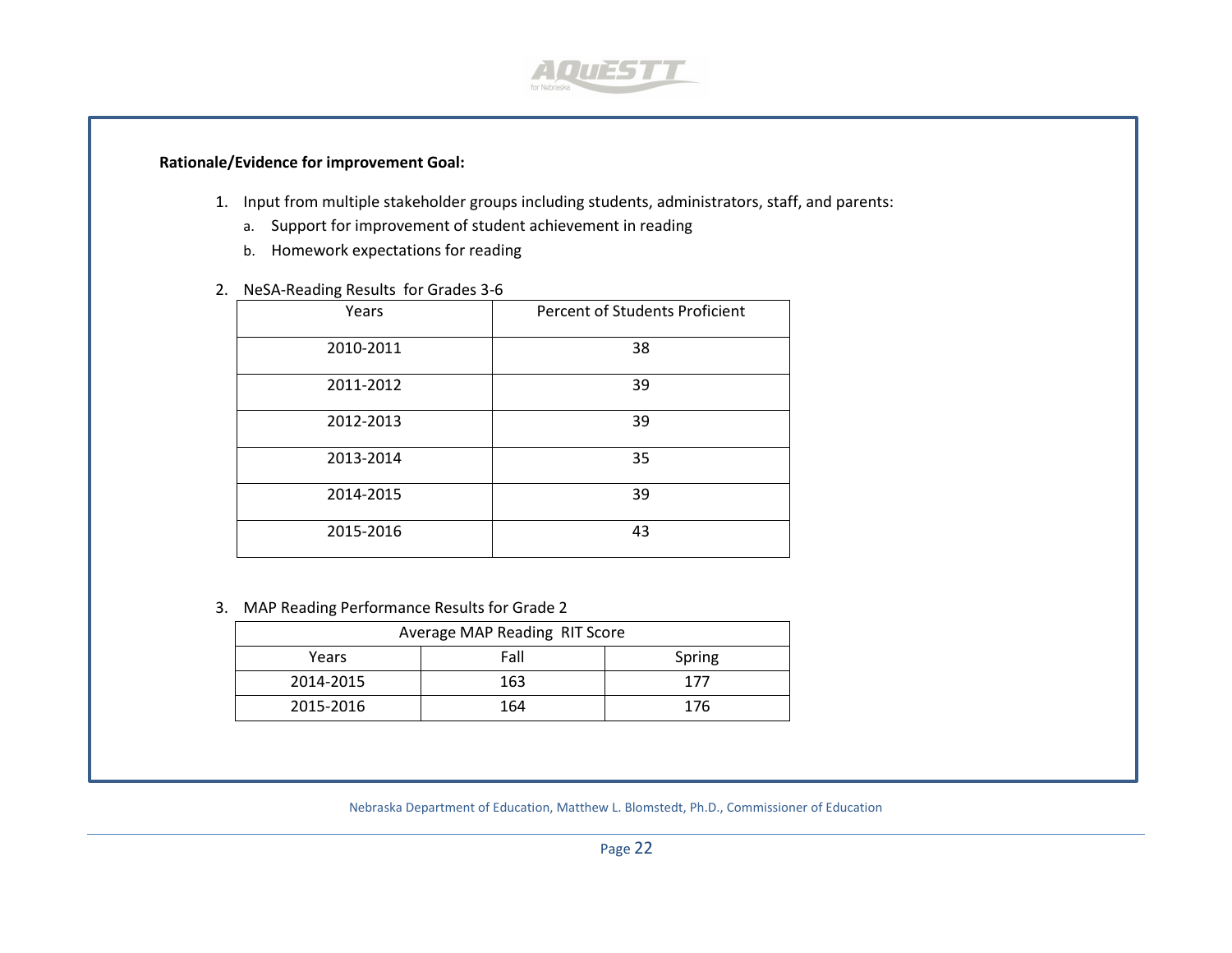

|                            |                                                                           |                 |                                              |                        |                                       | <b>Progress Monitoring</b>      |
|----------------------------|---------------------------------------------------------------------------|-----------------|----------------------------------------------|------------------------|---------------------------------------|---------------------------------|
| <b>INSTRUCTIONAL</b>       | <b>Action/ Strategy</b>                                                   | <b>Timeline</b> | <b>Resources</b>                             | Person(s)              |                                       |                                 |
| <b>LEADERSHIP</b>          | for Improvement                                                           |                 |                                              | Responsible            | <b>Dates</b>                          | <b>Artifacts</b>                |
|                            | Align Nebraska ELA Content Area<br>1.                                     | August 2016 -   | Nebraska ELA                                 | Principal              | August 2016 - May                     | Daily posted learning           |
| <b>AQuESTT Tenet</b>       | Standards, OPS curriculum, pacing                                         | May 2017        | Standards                                    |                        | 2017 Weekly grade                     | target                          |
| Alignment                  | guides, lesson plans, formative                                           |                 | <b>Pacing Guides</b>                         | Literacy Facilitator   | Level Lesson Planning                 |                                 |
|                            | assessments, and professional                                             |                 |                                              | Classroom              | August 2016 - Long                    | Daily lesson plans<br>available |
|                            | learning so that daily instruction is<br>enhanced to support the learning |                 | <b>Core Reading</b>                          | Teachers               | Range Curriculum                      |                                 |
| <b>Educator</b>            | needs of each student.                                                    |                 | Resources                                    |                        | Plans                                 | Long range plans:               |
| <b>Effectiveness</b>       |                                                                           |                 |                                              | <b>OPS Supervisors</b> |                                       | instruction and                 |
|                            |                                                                           |                 | The Continuum of<br><b>Literacy Learning</b> | <b>OPS Consultant</b>  | August 2016 - MAP                     | assessment                      |
|                            |                                                                           |                 |                                              |                        | Training                              |                                 |
| College And                |                                                                           |                 | NeSA/MAP/                                    | <b>NDE Staff</b>       |                                       | Formative assessment            |
| Career Ready               |                                                                           |                 | Fountas & Pinnell                            |                        | August 2016 - May                     | records and results             |
|                            |                                                                           |                 | data                                         |                        | 2017 NDE Quarterly<br>Updates/Reports |                                 |
|                            |                                                                           |                 |                                              |                        |                                       |                                 |
| <b>Assessment</b>          |                                                                           |                 |                                              |                        |                                       |                                 |
|                            |                                                                           |                 |                                              |                        |                                       |                                 |
|                            |                                                                           |                 | <b>OPS Balanced</b>                          |                        | August 2016 -                         |                                 |
| <b>Positive</b>            | Expect high quality, rigorous and<br>2.                                   | August 2016 -   | Literacy                                     | <b>OPS Supervisors</b> | <b>Balanced Literacy</b>              | Attendance rosters              |
| Partnerships,              | engaging reading instruction in<br>every classroom within all content     | May 2017        | Workshop                                     | Leadership Team        | Workshop                              | Daily lesson plans              |
| <b>Relationships &amp;</b> | areas so that all students have                                           |                 |                                              |                        |                                       |                                 |
| <b>Student Success</b>     | sufficient opportunities to progress                                      |                 | OPS Pacing guides                            | Teachers               | August 2016 - MAP                     | Benchmarks - Quarters           |
|                            | as strategic readers and achieve                                          |                 |                                              |                        | Training                              | $1$ and $4$                     |
|                            | success at the next level by:                                             |                 | Core reading                                 | <b>OPS Consultant</b>  | August 2016 - Long                    |                                 |
| Transitions                | a. Participating in professional                                          |                 | resources                                    | Community              | Range Planning                        | Data binders with               |
|                            | learning related to the                                                   |                 | <b>Balanced Literacy</b>                     | Learning Center        |                                       | running records and             |
|                            | components of balanced<br>literacy during Team Days,                      |                 | Flipbook                                     | Staff                  | August 2016 - May                     | analyses                        |
| Educational                | grade level meetings and staff                                            |                 |                                              |                        | 2017 - Bi-monthly                     | Coaching records                |
| Opportunities              | meetings                                                                  |                 | <b>MAP Assessments</b>                       | <b>NDE Staff</b>       | Lesson Plan                           |                                 |
| And Access                 | Planning purposeful, direct and<br>b.                                     |                 | Take Home Book                               |                        | <b>Discussions</b>                    | Teaching studies                |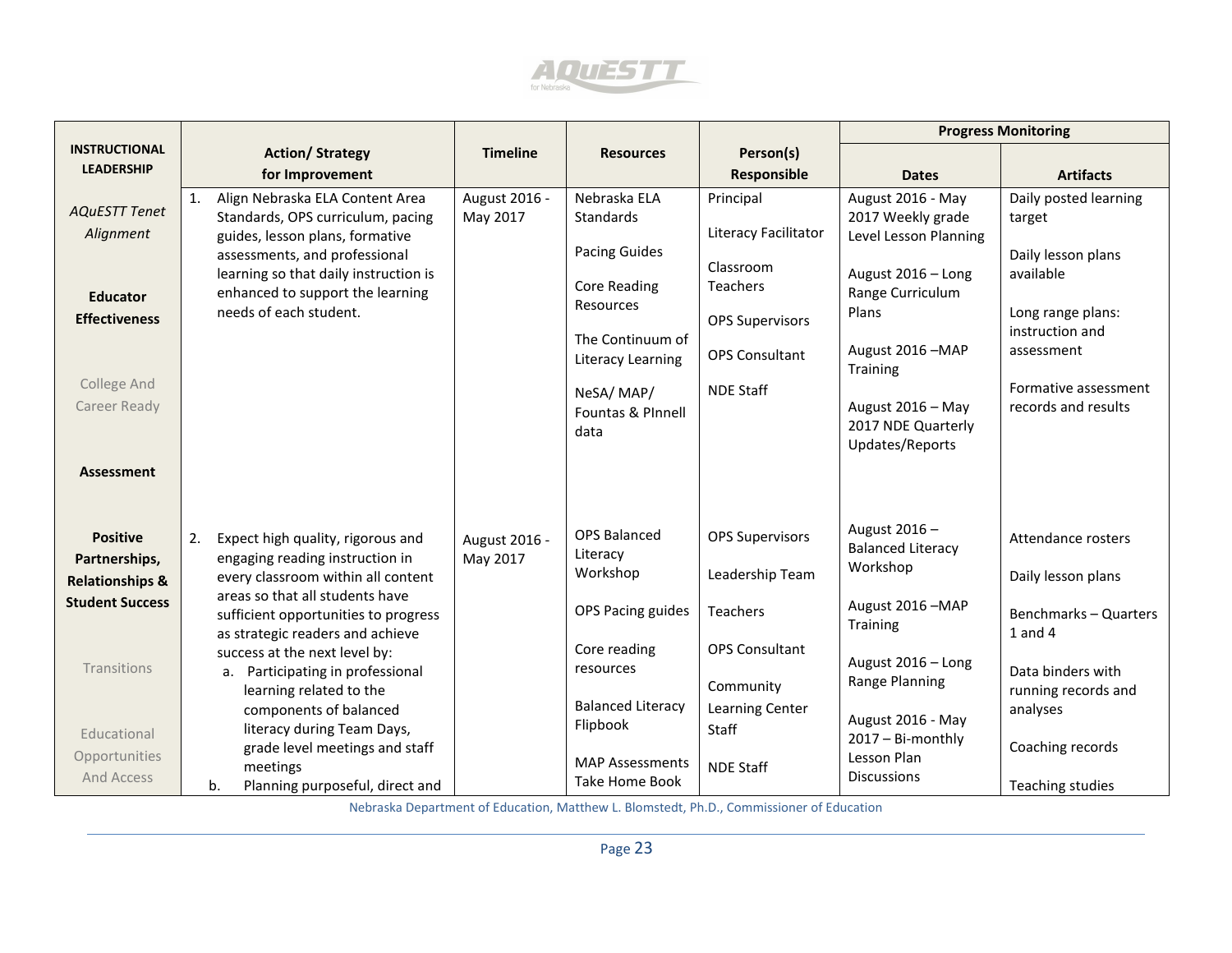

|                        |    | explicit reading lessons aligned   | Program for     | August 2016 - May         | Calendar       |
|------------------------|----|------------------------------------|-----------------|---------------------------|----------------|
| <b>INSTRUCTIONAL</b>   |    | to Nebraska English Language       | <b>Families</b> | 2017 Coaching             |                |
| <b>LEADERSHIP</b>      |    | Arts standards that include        |                 |                           | Fidelity check |
|                        |    | content and skills, activities,    | After School    | August 2016 - May         | documentation  |
|                        |    | questioning and assessments        | Program         | 2017 - Teacher            |                |
| <b>AQUESTT Tenet</b>   | c. | Utilizing the Gradual Release of   | Alignment       | <b>Evaluation Process</b> |                |
| Alignment              |    | Instruction model to deliver       |                 |                           |                |
|                        |    | reading instruction daily during   | Pre-K Core      | August 2016 - May         |                |
|                        |    | whole group and guided             | Curriculum      | 2017 Quarterly NDE        |                |
| <b>Educator</b>        |    | reading groups                     | Resources       | Updates/Reports           |                |
| <b>Effectiveness</b>   | d. | Posting and referencing daily      |                 |                           |                |
|                        |    | student-friendly reading           |                 |                           |                |
|                        |    | objectives in the 5 pillars        |                 |                           |                |
|                        |    | (Phonemic Awareness, Phonics,      |                 |                           |                |
| College And            |    | Fluency, Vocabulary,               |                 |                           |                |
| Career Ready           |    | Comprehension) that contain        |                 |                           |                |
|                        |    | the thinking level and skill       |                 |                           |                |
|                        |    | students are expected to           |                 |                           |                |
| <b>Assessment</b>      |    | master during the lesson in        |                 |                           |                |
|                        |    | every classroom                    |                 |                           |                |
|                        | e. | Ensuring the use of the            |                 |                           |                |
| Positive               |    | <b>Balanced Literacy framework</b> |                 |                           |                |
|                        |    | (whole-group, guided reading-      |                 |                           |                |
| Partnerships,          |    | every student every day with       |                 |                           |                |
| Relationships &        |    | time as the variable,              |                 |                           |                |
| <b>Student Success</b> |    | rotations/independent work)        |                 |                           |                |
|                        |    | focused on the 5 pillars of        |                 |                           |                |
|                        |    | reading                            |                 |                           |                |
| Transitions            | f. | Conducting reading                 |                 |                           |                |
|                        |    | benchmarks as an embedded          |                 |                           |                |
|                        |    | process during the Balanced        |                 |                           |                |
| <b>Educational</b>     |    | Literacy Block during the fall     |                 |                           |                |
|                        |    | and spring assessments             |                 |                           |                |
| <b>Opportunities</b>   | g. | Conducting weekly progress         |                 |                           |                |
| <b>And Access</b>      |    | monitoring for each student        |                 |                           |                |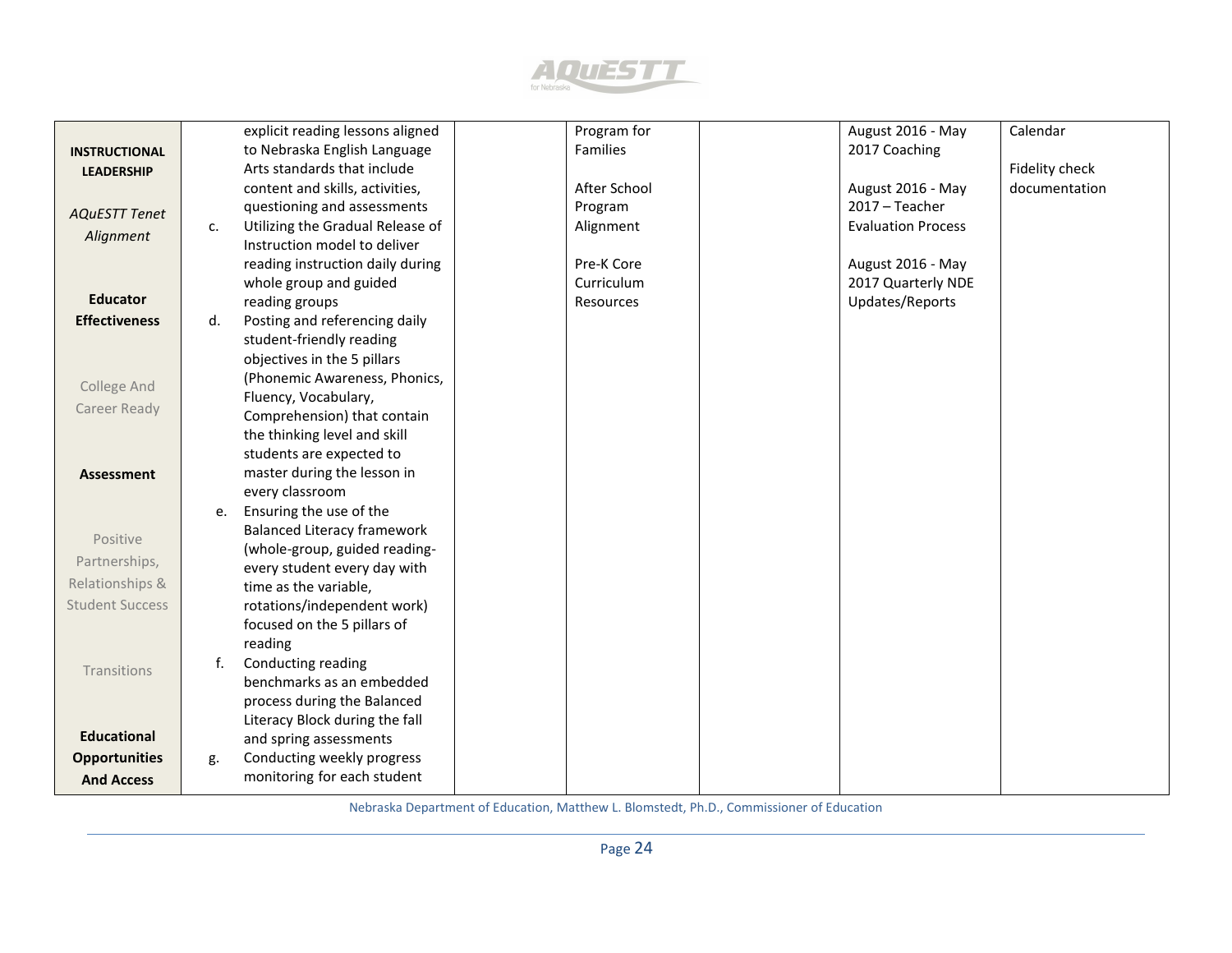

| <b>INSTRUCTIONAL</b><br><b>LEADERSHIP</b><br><b>AQuESTT Tenet</b><br>Alignment              | using anecdotal notes in order<br>to differentiate instruction<br>based on each student's<br>instructional reading level<br>Conducting quarterly fidelity<br>h.<br>checks and follow-up to<br>calibrate and ensure accuracy<br>of running records                                    |                           |                                                                                                     |                                                          |                                                                                                                                           |                                                                    |
|---------------------------------------------------------------------------------------------|--------------------------------------------------------------------------------------------------------------------------------------------------------------------------------------------------------------------------------------------------------------------------------------|---------------------------|-----------------------------------------------------------------------------------------------------|----------------------------------------------------------|-------------------------------------------------------------------------------------------------------------------------------------------|--------------------------------------------------------------------|
| <b>Educator</b><br><b>Effectiveness</b><br>College And<br>Career Ready                      | <b>Continuing Teaching Studies</b><br>i.<br>that identify and use best<br>practices in reading instruction<br>Conducting weekly monitoring<br>j.<br>of Early Childhood Gold<br>documentation to plan monthly<br>conversations with teachers<br>and the Early Childhood<br>Supervisor |                           |                                                                                                     |                                                          |                                                                                                                                           |                                                                    |
| <b>Assessment</b><br>Positive<br>Partnerships,<br>Relationships &<br><b>Student Success</b> | Provide daily direction, support,<br>3.<br>and resources to para-professionals<br>to reinforce literacy instruction and<br>skills during whole group, guided<br>reading and rotations so that<br>students are engaged in learning.                                                   | August 2016 -<br>May 2017 | Literacy<br>Presentations                                                                           | Literacy Facilitator<br>Teachers                         | August 2016-<br>Training by Literacy<br>Facilitator<br>September 2016 - May<br>2017 - Weekly<br><b>Planning Meetings</b><br>with Teachers | Teacher lesson plans                                               |
| Transitions<br><b>Educational</b><br><b>Opportunities</b><br><b>And Access</b>              | Use high probability instructional<br>4.<br>strategies so that daily instruction is<br>enhanced to support the reading<br>needs of each student:<br>Conduct and utilize<br>a.<br>professional learning on high                                                                       | August 2016 -<br>May 2017 | <b>Core Reading</b><br>Resources<br><b>OPS Academic</b><br><b>Action Plan Best</b><br>Instructional | Leadership Team<br>Technology<br>Facilitator<br>Teachers | August 2016 - Literacy<br>Expectations<br>Workshop                                                                                        | Coaching and<br>classroom visits<br>Para-professional<br>schedules |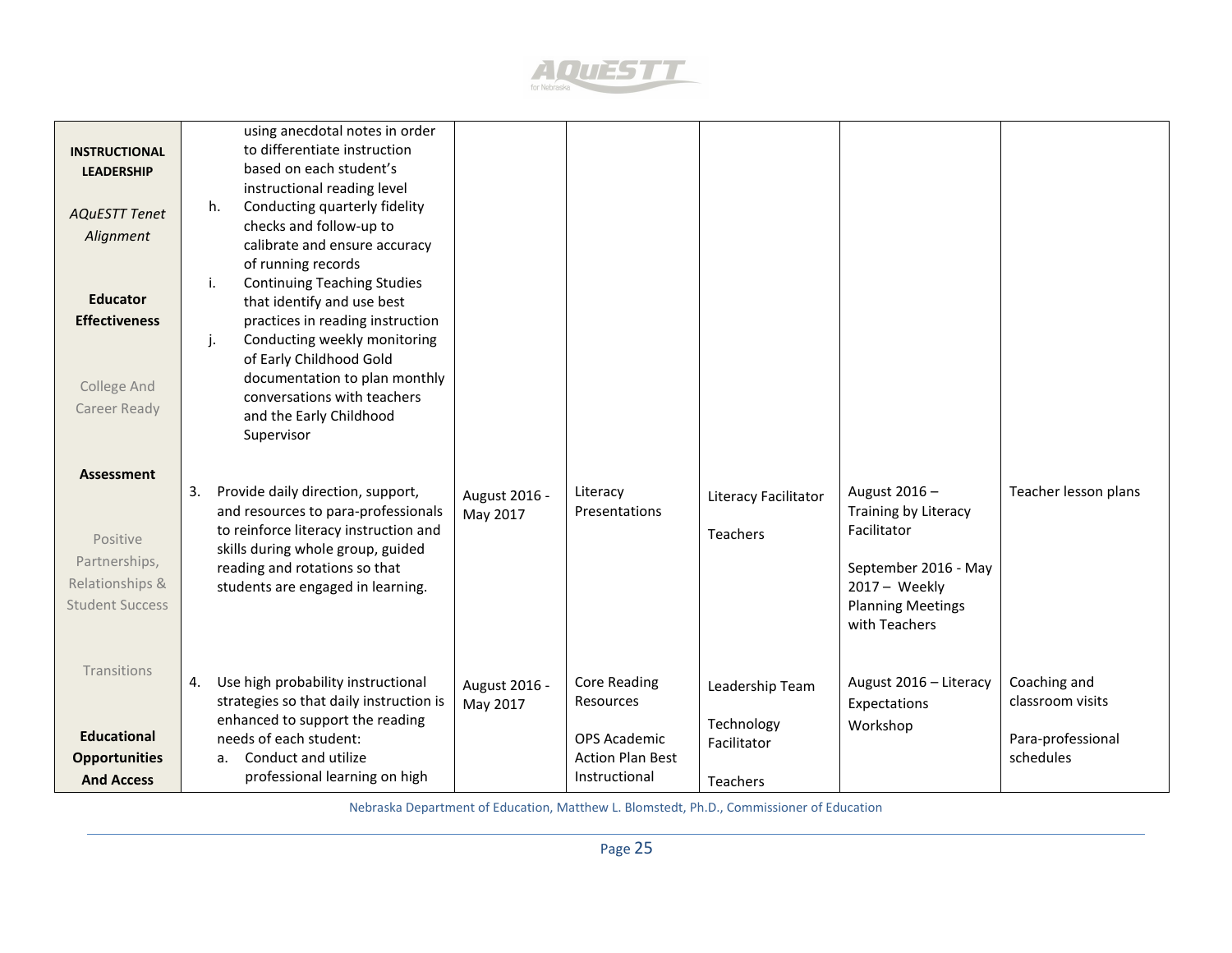

|                            | probability strategies that           | <b>Practices Book</b> | Para-Professionals     | August 2016 - May      | Lesson plans           |
|----------------------------|---------------------------------------|-----------------------|------------------------|------------------------|------------------------|
| <b>INSTRUCTIONAL</b>       | support acquisition of reading        |                       |                        | 2017 - Weekly          |                        |
| <b>LEADERSHIP</b>          | academic vocabulary.                  | <b>OPS Curriculum</b> | <b>OPS Supervisors</b> | Planning meetings      | Coaching records       |
|                            | Use nonlinguistic<br>b.               | Days for              |                        | with teachers          |                        |
| <b>AQuESTT Tenet</b>       | representations.                      | Professional          | <b>OPS Consultant</b>  |                        | Teacher appraisals     |
|                            | Ensure students are reading<br>c.     | Development           |                        |                        |                        |
| Alignment                  | multiple genres with a focus on       |                       | <b>NDE Staff</b>       | August 2016 - May      | Teaching studies       |
|                            | nonfiction and informational          | Continuum of          |                        | 2017 - Bi-monthly      | records                |
|                            | text weekly.                          | Literacy Learning     |                        | lesson plan            |                        |
| <b>Educator</b>            | Implement questioning<br>d.           |                       |                        | discussions            | Collaborative planning |
| <b>Effectiveness</b>       | strategies to include text            |                       |                        |                        | meeting minutes        |
|                            | dependent analysis (TDQ/TDA),         |                       |                        | August 2016-May        |                        |
|                            | close reading and                     |                       |                        |                        |                        |
| <b>College And</b>         | reading/writing response              |                       |                        | 2017 - NDE Quarterly   |                        |
|                            | opportunities from Journeys           |                       |                        | <b>Updates/Reports</b> |                        |
| Career Ready               | and Storytown and across all          |                       |                        |                        |                        |
|                            | subject areas.                        |                       |                        |                        |                        |
|                            | Guide students' thinking during<br>e. |                       |                        |                        |                        |
| Assessment                 | reading by using text tagging,        |                       |                        |                        |                        |
|                            | anchor charts, sticky notes,          |                       |                        |                        |                        |
|                            | journaling, etc.                      |                       |                        |                        |                        |
| <b>Positive</b>            | f.<br>Read various genres on          |                       |                        |                        |                        |
| Partnerships,              | students' Independent reading         |                       |                        |                        |                        |
|                            | level daily.                          |                       |                        |                        |                        |
| <b>Relationships &amp;</b> | Preview text structures by<br>g.      |                       |                        |                        |                        |
| <b>Student Success</b>     | noting signal words and the           |                       |                        |                        |                        |
|                            | organization of the information       |                       |                        |                        |                        |
|                            | (e.g. cause/effect;                   |                       |                        |                        |                        |
| Transitions                | problem/solution;                     |                       |                        |                        |                        |
|                            | compare/contrast; sequential).        |                       |                        |                        |                        |
|                            | Preview text features to<br>h.        |                       |                        |                        |                        |
| <b>Educational</b>         | include captions, titles,             |                       |                        |                        |                        |
|                            | subtitles, headings, glossary,        |                       |                        |                        |                        |
| <b>Opportunities</b>       | table of contents, text boxes,        |                       |                        |                        |                        |
| <b>And Access</b>          | graphs, etc. to prepare               |                       |                        |                        |                        |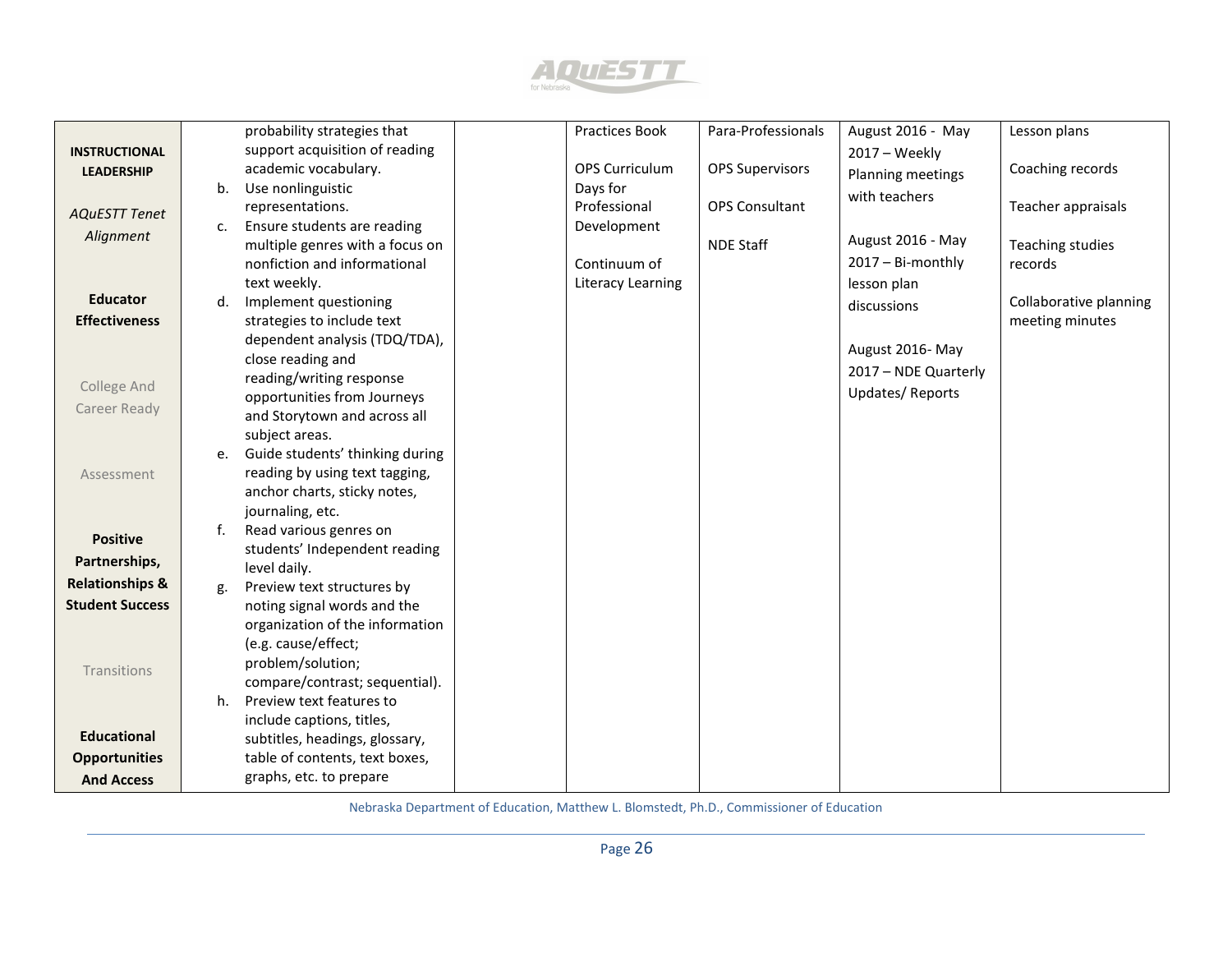

| <b>INSTRUCTIONAL</b>       | students to read nonfiction           |               |                         |                        |                        |                        |
|----------------------------|---------------------------------------|---------------|-------------------------|------------------------|------------------------|------------------------|
| <b>LEADERSHIP</b>          | text.                                 |               |                         |                        |                        |                        |
|                            | i.<br>Preview narrative genre         |               |                         |                        |                        |                        |
| <b>AQuESTT Tenet</b>       | characteristics to support            |               |                         |                        |                        |                        |
| Alignment                  | comprehension of the text.            |               |                         |                        |                        |                        |
|                            | Improve the quality of specific<br>j. |               |                         |                        |                        |                        |
|                            | descriptive feedback given to         |               |                         |                        |                        |                        |
|                            | students regarding their work         |               |                         |                        |                        |                        |
| <b>Educator</b>            | during instruction.                   |               |                         |                        |                        |                        |
| <b>Effectiveness</b>       | Implement engagement<br>k.            |               |                         |                        |                        |                        |
|                            | strategies (Student and               |               |                         |                        |                        |                        |
|                            | Teacher Think-Alouds, Think-          |               |                         |                        |                        |                        |
|                            | Pair-Share, Paired Reading,           |               |                         |                        |                        |                        |
| College And                | QAR, etc.).                           |               |                         |                        |                        |                        |
| Career Ready               | Plan intentional and embedded<br>I.   |               |                         |                        |                        |                        |
|                            | opportunities throughout the          |               |                         |                        |                        |                        |
|                            | day to teach students literacy        |               |                         |                        |                        |                        |
| Assessment                 | concepts and provide                  |               |                         |                        |                        |                        |
|                            | intentional practice to meet          |               |                         |                        |                        |                        |
|                            |                                       |               |                         |                        |                        |                        |
|                            | early childhood expectations.         |               |                         |                        |                        |                        |
| <b>Positive</b>            |                                       |               |                         |                        |                        |                        |
| Partnerships,              |                                       |               |                         |                        |                        |                        |
| <b>Relationships &amp;</b> |                                       |               |                         |                        |                        |                        |
| <b>Student Success</b>     | 5. Coach balanced literacy through    | August 2016 - | <b>OPS Academic</b>     | Leadership Team        | August 2016 - May      | Coaching schedules and |
|                            | collaborative conversations and       | May 2017      | <b>Action Plan Best</b> |                        | 2017 - Weekly          | documentation in OPS   |
|                            | follow up so that instructional       |               | Instructional           | Teachers               | <b>Coaching Visits</b> | <b>Coaching Tool</b>   |
|                            | capacity is increased.                |               | Practices Book          |                        |                        |                        |
| Transitions                |                                       |               |                         | <b>OPS Consultant</b>  | August 2016 - May      |                        |
|                            |                                       |               | <b>OPS Coaching</b>     |                        | 2017 - NDE Quarterly   |                        |
|                            |                                       |               | <b>Tools Resources</b>  | <b>OPS Supervisors</b> | <b>Updates/Reports</b> |                        |
| <b>Educational</b>         |                                       |               |                         |                        |                        |                        |
|                            |                                       |               | Teacher                 | <b>NDE Staff</b>       |                        |                        |
| <b>Opportunities</b>       |                                       |               | <b>Schedules</b>        |                        |                        |                        |
| <b>And Access</b>          |                                       |               |                         |                        |                        |                        |
|                            |                                       |               |                         |                        |                        |                        |
|                            |                                       |               |                         |                        |                        |                        |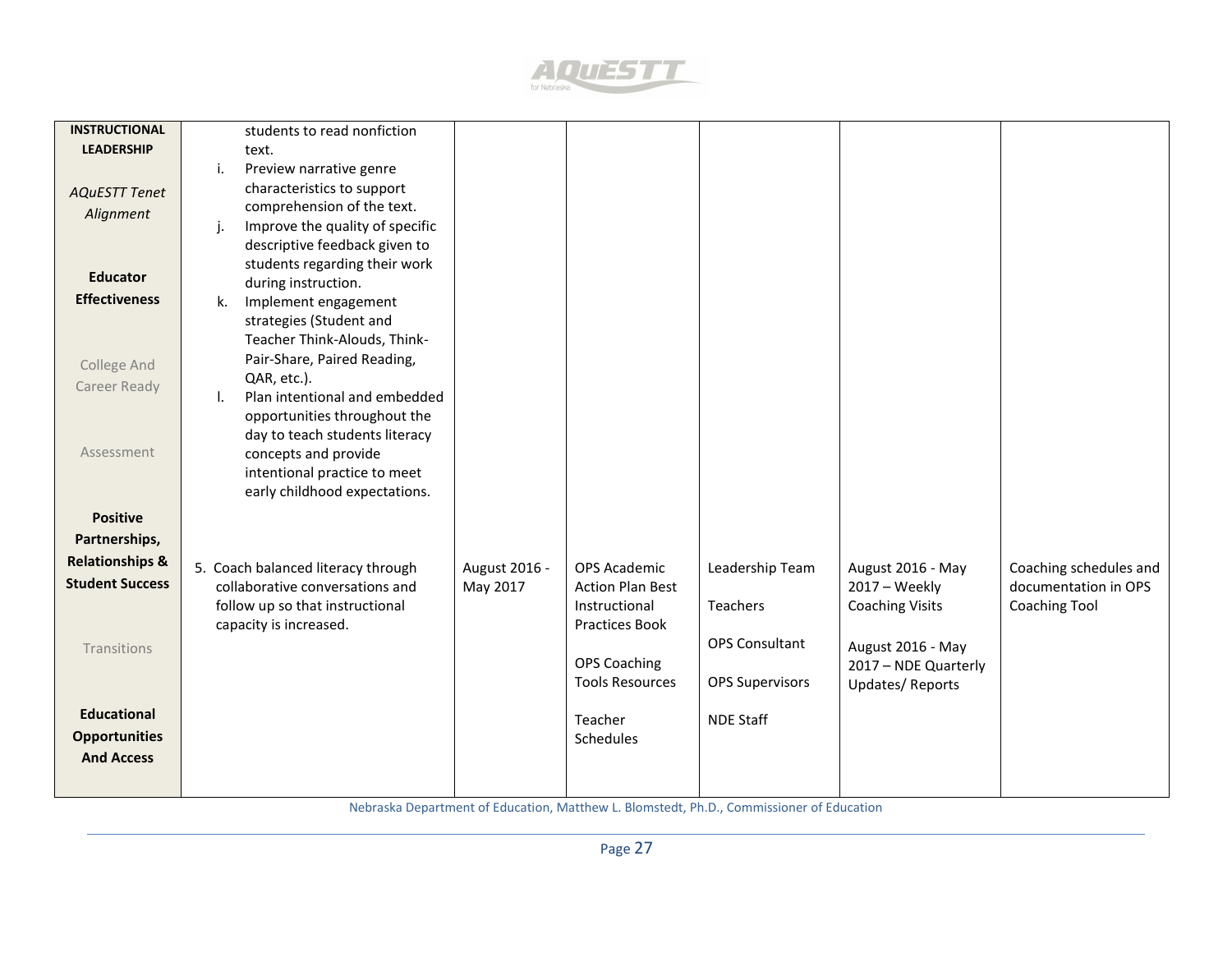

| <b>INSTRUCTIONAL</b>       |                                        |               | <b>Balanced Literacy</b>  |                 |                        |                               |
|----------------------------|----------------------------------------|---------------|---------------------------|-----------------|------------------------|-------------------------------|
| <b>LEADERSHIP</b>          |                                        |               | Flipbook                  |                 |                        |                               |
|                            |                                        |               |                           |                 |                        |                               |
|                            |                                        |               | Nebraska ELA              |                 |                        |                               |
| <b>AQuESTT Tenet</b>       |                                        |               | Content                   |                 |                        |                               |
| Alignment                  |                                        |               |                           |                 |                        |                               |
|                            |                                        |               | Standards                 |                 |                        |                               |
|                            |                                        |               |                           |                 |                        |                               |
|                            |                                        |               | <b>OPS Pacing</b>         |                 |                        |                               |
| <b>Educator</b>            |                                        |               | Guides                    |                 |                        |                               |
| <b>Effectiveness</b>       |                                        |               |                           |                 |                        |                               |
|                            |                                        |               | Core Curriculum           |                 |                        |                               |
|                            |                                        |               | Resources                 |                 |                        |                               |
|                            |                                        |               |                           |                 |                        |                               |
| College And                |                                        |               |                           |                 |                        |                               |
| Career Ready               |                                        |               |                           |                 |                        |                               |
|                            |                                        |               |                           |                 |                        |                               |
|                            |                                        |               |                           |                 |                        |                               |
|                            | 6. Engage families through a home/     | August 2016 - | Take Home                 | Leadership Team | August 2016 - May      | <b>Family Night Schedules</b> |
| Assessment                 | school literacy connection so that     | May 2017      | <b>Literacy Materials</b> | Teachers        | 2017 Literacy Logs     |                               |
|                            | families view themselves as partners   |               |                           |                 |                        |                               |
|                            | in developing their child's success as |               |                           |                 | August 2016 - May      |                               |
|                            | a reader.                              |               |                           |                 | 2017 NDE Quarterly     |                               |
| <b>Positive</b>            |                                        |               |                           |                 |                        |                               |
| Partnerships,              |                                        |               |                           |                 | <b>Updates/Reports</b> |                               |
| <b>Relationships &amp;</b> |                                        |               |                           |                 |                        |                               |
| <b>Student Success</b>     |                                        |               |                           |                 |                        |                               |
|                            |                                        |               |                           |                 |                        |                               |
|                            |                                        |               |                           |                 |                        |                               |
|                            |                                        |               |                           |                 |                        |                               |
| Transitions                |                                        |               |                           |                 |                        |                               |
|                            |                                        |               |                           |                 |                        |                               |
|                            |                                        |               |                           |                 |                        |                               |
|                            |                                        |               |                           |                 |                        |                               |
| <b>Educational</b>         |                                        |               |                           |                 |                        |                               |
| <b>Opportunities</b>       |                                        |               |                           |                 |                        |                               |
|                            |                                        |               |                           |                 |                        |                               |
| <b>And Access</b>          |                                        |               |                           |                 |                        |                               |
|                            |                                        |               |                           |                 |                        |                               |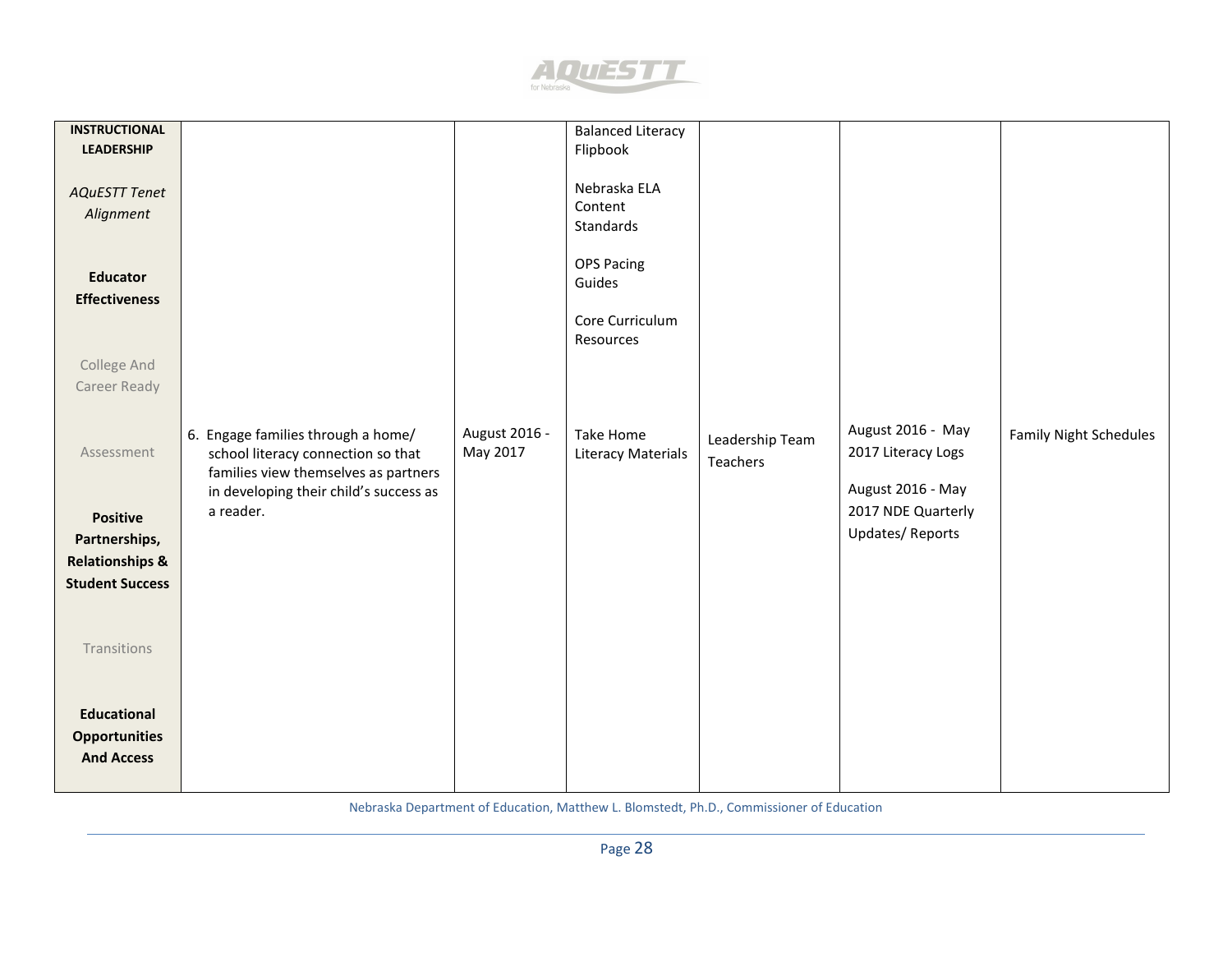

# **Priority School Progress Plan for Druid Hill Elementary School**

#### **Indicator of an Effective School: Instructional Leadership**

**Improvement Goal:** During the 2016-2017 school year, Druid Hill Elementary School students will apply authentic writing skills and strategies to become active, purposeful, thoughtful and competent writers in multiple modes of writing as evidenced by multiple data points.

- 1. Quarterly common assessments based on the writing mode(s) in the OPS pacing guide that include the qualities of good writing and the Six Traits of Writing (Ideas, Organization, Sentence Fluency, Voice, Word Choice, and Conventions) using OPS and NeSA rubrics:
	- a. 75% of students in grades K-2 will perform at proficient or advanced levels based on individual writing samples.
	- b. 70% of students in grades 3-6 will perform at proficient or advanced levels based on individual writing samples.
	- c. 100% of students in grades K-6 will write daily across all content areas to increase the complexity of the task.

#### **Rationale/Evidence for improvement Goals:**

- 1. 2016 Diagnostic Review Recommendations for Improvement:
	- a. Staff input from May 5, 2016 Ideas from teachers and staff regarding areas of focus for school improvement
	- b. Parent input from May 5, 2016 Ideas from parents regarding ways to improve Druid Hill Elementary School
	- c. Student interviews from April 18, 2016 Ideas from students regarding ways to improve our school
- 2. NeSA-Writing Results for Grade 4

| Years     | Percent of Students Proficient |
|-----------|--------------------------------|
| 2012-2013 | 19.2                           |
| 2013-2014 | 35.5                           |
| 2014-2015 | 23.5                           |
| 2015-2016 | 20                             |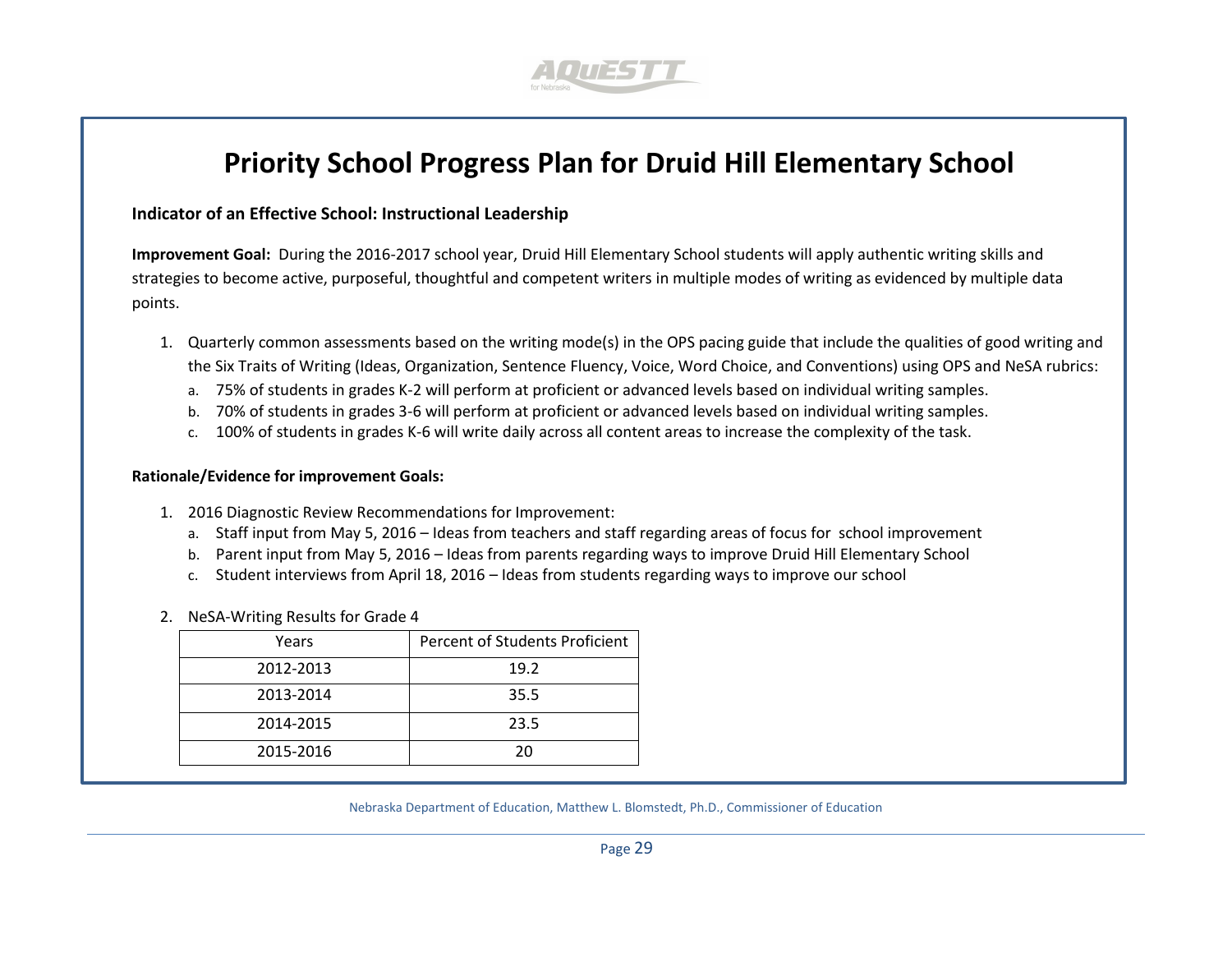

|                      |                                                                          |                 |                         |                            | <b>Progress Monitoring</b> |                         |
|----------------------|--------------------------------------------------------------------------|-----------------|-------------------------|----------------------------|----------------------------|-------------------------|
| <b>INSTRUCTIONAL</b> | <b>Action/ Strategy</b>                                                  | <b>Timeline</b> | <b>Resources</b>        | Person(s)                  |                            |                         |
| <b>LEADERSHIP</b>    | for Improvement                                                          |                 |                         | Responsible                | <b>Dates</b>               | <b>Artifacts</b>        |
|                      | 1. Align Nebraska writing standards, OPS                                 | August 2016 -   | Nebraska ELA            | Principal                  | August 2016-               | Long-range              |
| <b>AQUESTT</b>       | Pacing Guides, Being a Writer curriculum,                                | May 2017        | standards               |                            | instructional staff        | instructional plans     |
| <b>Tenet</b>         | lesson plans, assessments, and                                           |                 |                         | Literacy Facilitator       | develop long-range         |                         |
| Alignment            | professional learning so that daily                                      |                 | OPS Writing/            |                            | writing plans              | Staff attendance roster |
|                      | instruction is enhanced to support                                       |                 | <b>Grammar Pacing</b>   | <b>Instructional Coach</b> |                            | from Curriculum Day     |
|                      | learning needs of each student.                                          |                 | Guide                   |                            | August 2016-               |                         |
| <b>Educator</b>      |                                                                          |                 |                         | Teachers                   | instructional staff        | Data from coaching      |
| <b>Effectiveness</b> | a. During monthly meetings, all staff will                               |                 | Being a Writer          |                            | attends Being a Writer     | visits                  |
|                      | provide student-writing samples, based                                   |                 | curriculum guides       |                            | training provided by       |                         |
|                      | on the OPS district pacing guide, that                                   |                 |                         |                            | the OPS district office    | Teacher lesson plans    |
| College And          | will be scored and reviewed to develop<br>individual student goals to be |                 | <b>REACH Supervisor</b> |                            | September 2016 -           | Student writing         |
|                      | proficient and advanced writers.                                         |                 | <b>OPS Literacy</b>     |                            | Coaching visits during     |                         |
| Career Ready         |                                                                          |                 | Team                    |                            | writing instruction to     | samples                 |
|                      | b. Use weekly progress monitoring and                                    |                 |                         |                            | ensure Writer's            | Data notebooks          |
|                      | conferencing to provide descriptive                                      |                 | NeSA - Writing          |                            | Workshop is                |                         |
| Assessment           | feedback to ensure student proficiency.                                  |                 |                         |                            | implemented                | Data analysis from      |
|                      |                                                                          |                 | <b>Student Writing</b>  |                            |                            | common writing          |
| <b>Positive</b>      | c. Continue to recognize authentic                                       |                 | Samples                 |                            | August 2016 - May          | assessments             |
| Partnerships,        | student writing monthly through the                                      |                 |                         |                            | 2017 Lesson Plan           |                         |
| <b>Relationships</b> | Writers' Wall and other incentives                                       |                 | <b>OPS District</b>     |                            | Checks                     |                         |
| & Student            | approved by the grade level team.                                        |                 | Writing                 |                            |                            |                         |
| <b>Success</b>       |                                                                          |                 | Assessment              |                            | August 2016 - May          |                         |
|                      | d. Use quarterly on-grade level common                                   |                 |                         |                            | 2017 NDE Quarterly         |                         |
|                      | writing assessments based on the                                         |                 | Nebraska ELA            |                            | Updates/Reports            |                         |
|                      | mode(s) of the pacing guide, the traits                                  |                 | standards               |                            |                            |                         |
| Transitions          | of writing (Ideas, Organization,                                         |                 |                         |                            |                            |                         |
|                      | Sentence Fluency, Voice, Word Choice,                                    |                 |                         |                            |                            |                         |
| Educational          | and Conventions), district rubrics, and<br>Being a Writer.               |                 |                         |                            |                            |                         |
| Opportunities        |                                                                          |                 |                         |                            |                            |                         |
| and Access           |                                                                          |                 |                         |                            |                            |                         |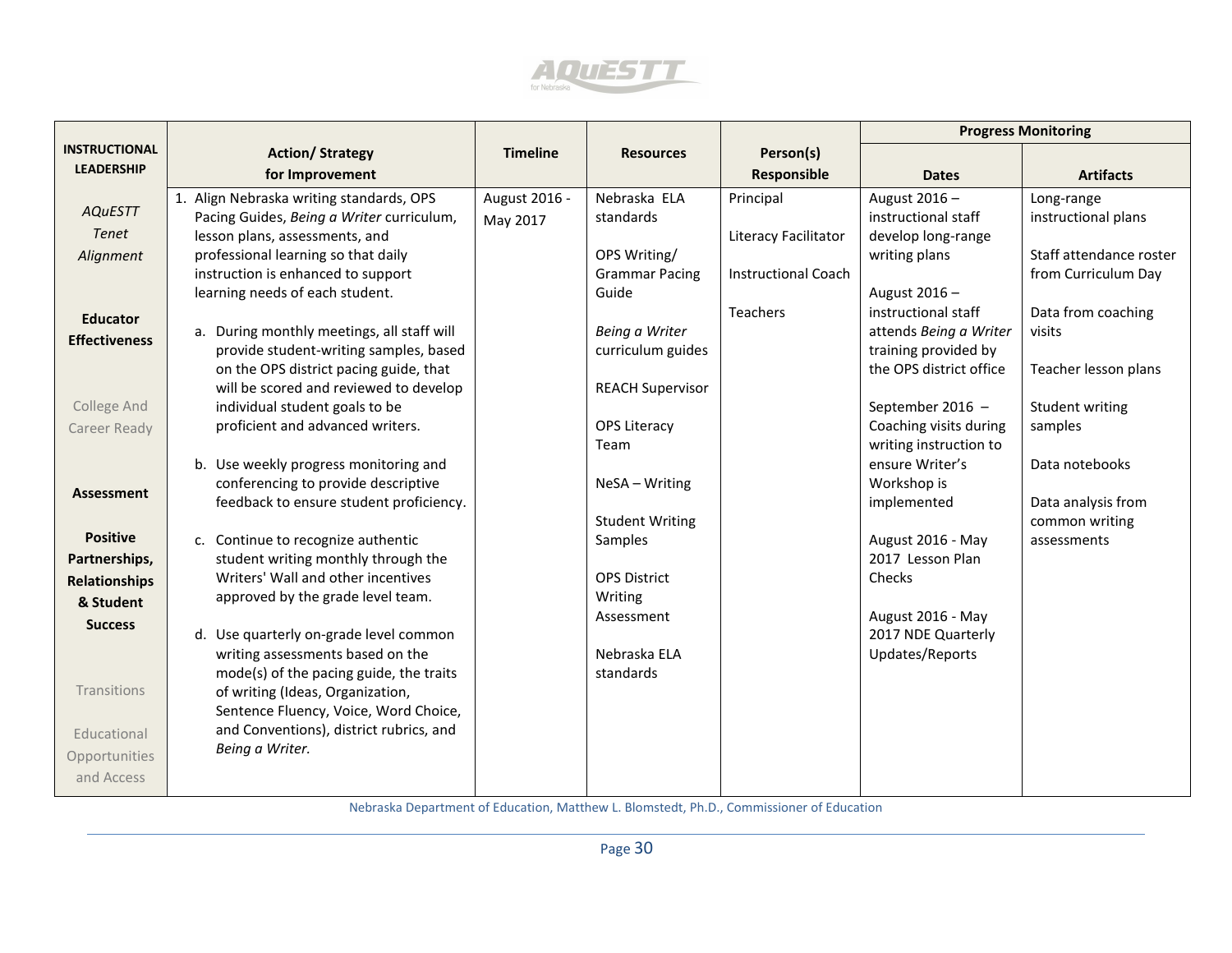

|                                           |                                                                |                 |                             |                                 | <b>Progress Monitoring</b>              |                        |
|-------------------------------------------|----------------------------------------------------------------|-----------------|-----------------------------|---------------------------------|-----------------------------------------|------------------------|
| <b>INSTRUCTIONAL</b><br><b>LEADERSHIP</b> | <b>Action/ Strategy</b><br>for Improvement                     | <b>Timeline</b> | <b>Resources</b>            | Person(s)<br><b>Responsible</b> | <b>Dates</b>                            | <b>Artifacts</b>       |
|                                           |                                                                |                 |                             |                                 |                                         |                        |
| <b>AQUESTT Tenet</b>                      | Expect high quality instruction so<br>2.                       | August 2016 -   | Nebraska ELA                | Principal                       | August 2016 -                           | Data from coaching     |
| Alignment                                 | that all students have sufficient                              | May 2017        | standards                   |                                 | Instructional staff                     | visits PreK-5          |
|                                           | opportunities to develop proficient                            |                 |                             | Literacy Facilitator            | attends Being a Writer                  |                        |
| <b>Educator</b>                           | writing skills in a variety of modes                           |                 | OPS Writing/                |                                 | training provided by                    | Teacher lesson plans   |
| <b>Effectiveness</b>                      | and across content areas by:                                   |                 | <b>Grammar Pacing</b>       | <b>Instructional Coach</b>      | the OPS district office                 |                        |
|                                           | Providing daily writing<br>a.                                  |                 | Guide                       |                                 |                                         | Student writing        |
|                                           | instruction using a Writer's                                   |                 |                             | Teachers                        | September 2016 -                        | samples                |
| <b>College And</b>                        | Workshop framework and the                                     |                 | Being a Writer              |                                 | May $2017 -$ Coaching                   |                        |
| Career Ready                              | Being a Writer curriculum                                      |                 | curriculum                  |                                 | visits to ensure                        | Data notebooks         |
|                                           | Planning purposeful, directed<br>$b_{\cdot}$                   |                 |                             |                                 | learning targets are                    |                        |
|                                           | writing lessons aligned to                                     |                 | <b>OPS Executive</b>        |                                 | posted, referenced                      | Results and next steps |
| Assessment                                | Nebraska ELA standards,                                        |                 | Director/                   |                                 | throughout the                          | from common writing    |
|                                           | specifically addressing writing                                |                 | Supervisor                  |                                 | lessons and aligned to                  | assessments            |
|                                           | modes and process                                              |                 |                             |                                 | OPS Pacing Guides to<br>ensure Writer's |                        |
| Positive                                  | Posting and referencing,<br>c.<br>throughout the lesson, daily |                 | <b>OPS Literacy</b><br>Team |                                 | Workshop is being                       |                        |
| Partnerships,                             | student learning targets for                                   |                 |                             |                                 | implemented                             |                        |
| Relationships &                           | writing instruction                                            |                 | Writer's                    |                                 |                                         |                        |
| <b>Student Success</b>                    | Providing authentic writing<br>d.                              |                 | Workshop PD                 |                                 | August 2016 - May                       |                        |
|                                           | opportunities (writing for                                     |                 |                             |                                 | 2017 - Lesson plan                      |                        |
| Transitions                               | purpose and audience) during                                   |                 | <b>Teacher Data</b>         |                                 | checks by admin team                    |                        |
|                                           | writing and across content                                     |                 | <b>Binders</b>              |                                 |                                         |                        |
|                                           | areas                                                          |                 |                             |                                 | August 2016 - May                       |                        |
| <b>Educational</b>                        | Improving the quality of<br>e.                                 |                 | Conferring record           |                                 | 2017 - Quarterly NDE                    |                        |
| <b>Opportunities</b>                      | descriptive feedback given to                                  |                 | keeping forms               |                                 | <b>Updates/Reports</b>                  |                        |
| <b>And Access</b>                         | students during the Writer's                                   |                 |                             |                                 |                                         |                        |
|                                           | Workshop (mini-lesson,                                         |                 | Formative and               |                                 |                                         |                        |
|                                           | conferring, and sharing)                                       |                 | summative                   |                                 |                                         |                        |
| <b>INSTRUCTIONAL</b>                      |                                                                |                 | assessments                 |                                 |                                         |                        |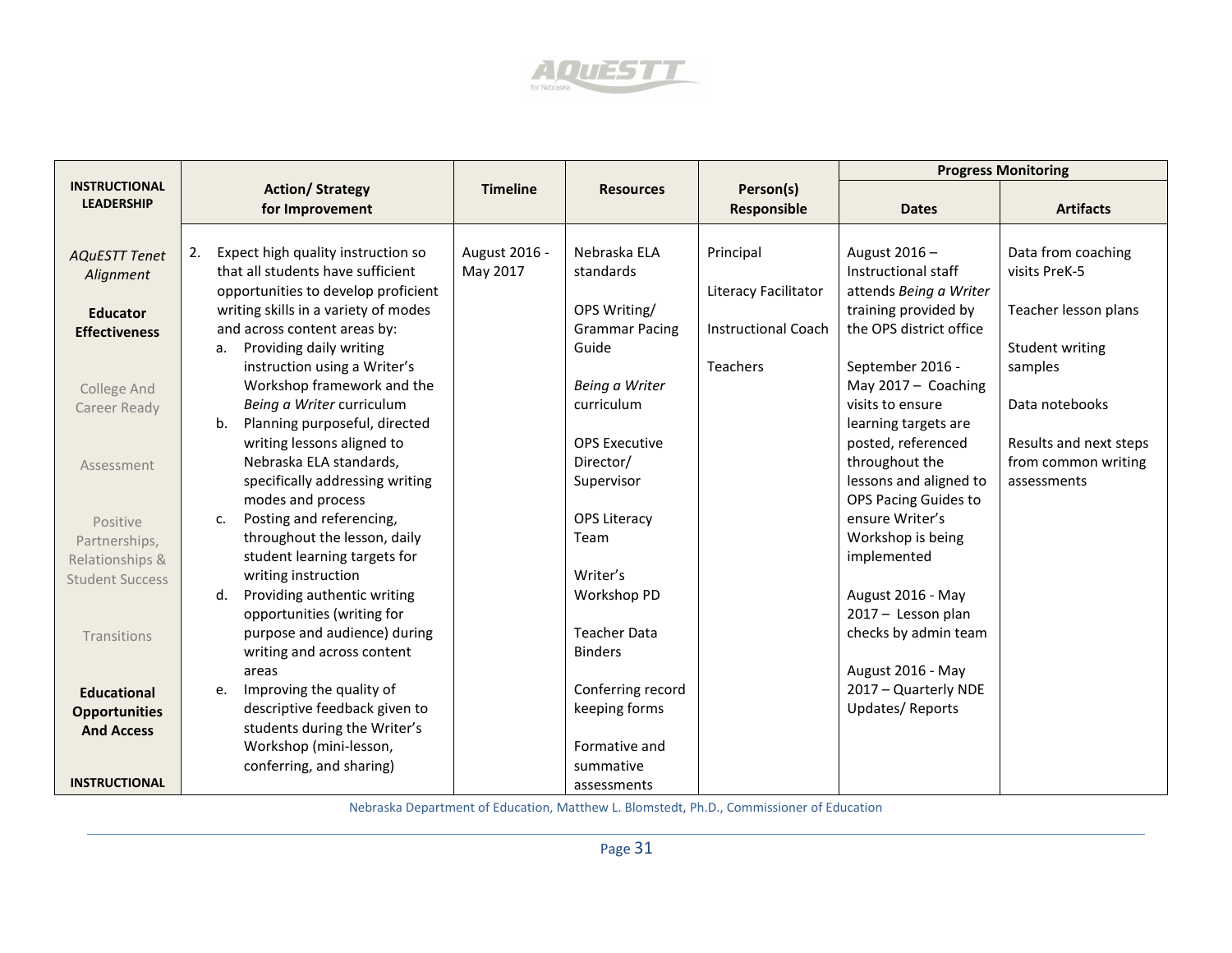

| <b>LEADERSHIP</b>                                                      |                                                                                                                                                               |                                                                    |  |  |
|------------------------------------------------------------------------|---------------------------------------------------------------------------------------------------------------------------------------------------------------|--------------------------------------------------------------------|--|--|
| <b>AQuESTT Tenet</b><br>Alignment                                      | Incorporating regular<br>f.<br>opportunities for formative and<br>summative assessment of<br>student progress in writing to<br>inform instructional decisions | Content area<br>resources that<br>include writing<br>opportunities |  |  |
| <b>Educator</b><br><b>Effectiveness</b>                                | Ensuring Pre-K students have<br>g.<br>multiple opportunities to<br>access writing instruments to<br>develop the fine motor skills                             |                                                                    |  |  |
| College And<br>Career Ready                                            | necessary to become proficient<br>writers, and teachers will<br>expose students daily to<br>modeled writing.                                                  |                                                                    |  |  |
| Assessment                                                             |                                                                                                                                                               |                                                                    |  |  |
| Positive<br>Partnerships,<br>Relationships &<br><b>Student Success</b> |                                                                                                                                                               |                                                                    |  |  |
| Transitions                                                            |                                                                                                                                                               |                                                                    |  |  |
| <b>Educational</b><br><b>Opportunities</b><br><b>And Access</b>        |                                                                                                                                                               |                                                                    |  |  |